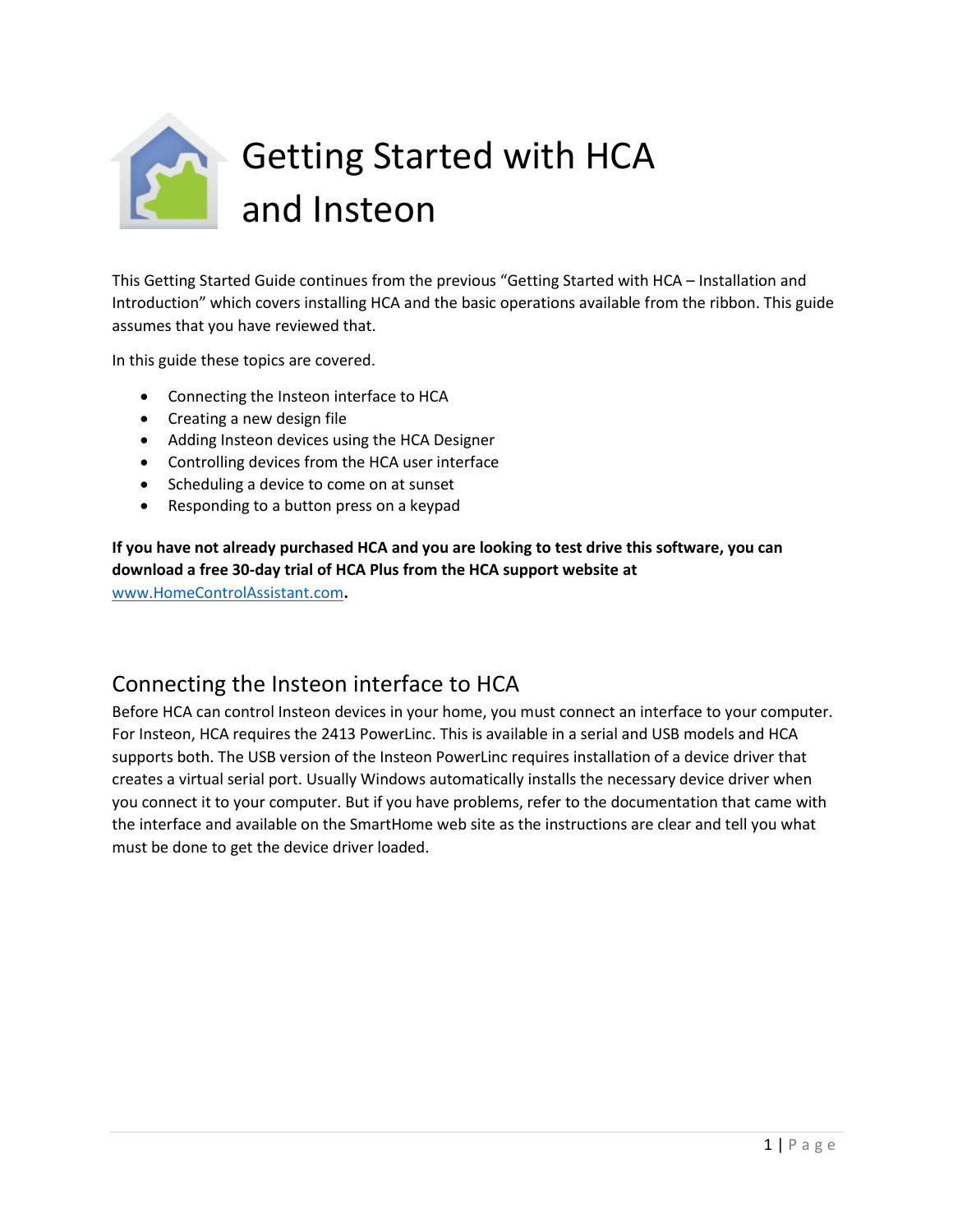

Once you have connected the 2413 PowerLinc, HCA must know what port is assigned to it to communicate with it. Open the Windows Device Manager and in there it appears as "USB Serial Port"

If many ports are listed and you are not clear which port the Insteon PowerLinc is using, leave the Device Manager open and note what ports it shows. Then unplug the PowerLinc and see what port is no longer shown when the display refreshes and that's the one it is using. Plug it back in and you can then use that port in HCA and connect.

In the image to the left, the PowerLinc is on port 7.

If you have the serial version of the Insteon PowerLinc, but don't have a serial port – many recent PCs don't have them – there are widgets that make a serial port from a USB port. We can recommend the IO-Gear GUC232A USB to Serial Adapter as we have tested with it extensively.

Once you have the automation interfaces connected to the computer, select the *Interfaces* category from the HCA ribbon and press the *Configure* button. The *Hardware* tab of HCA Properties opens.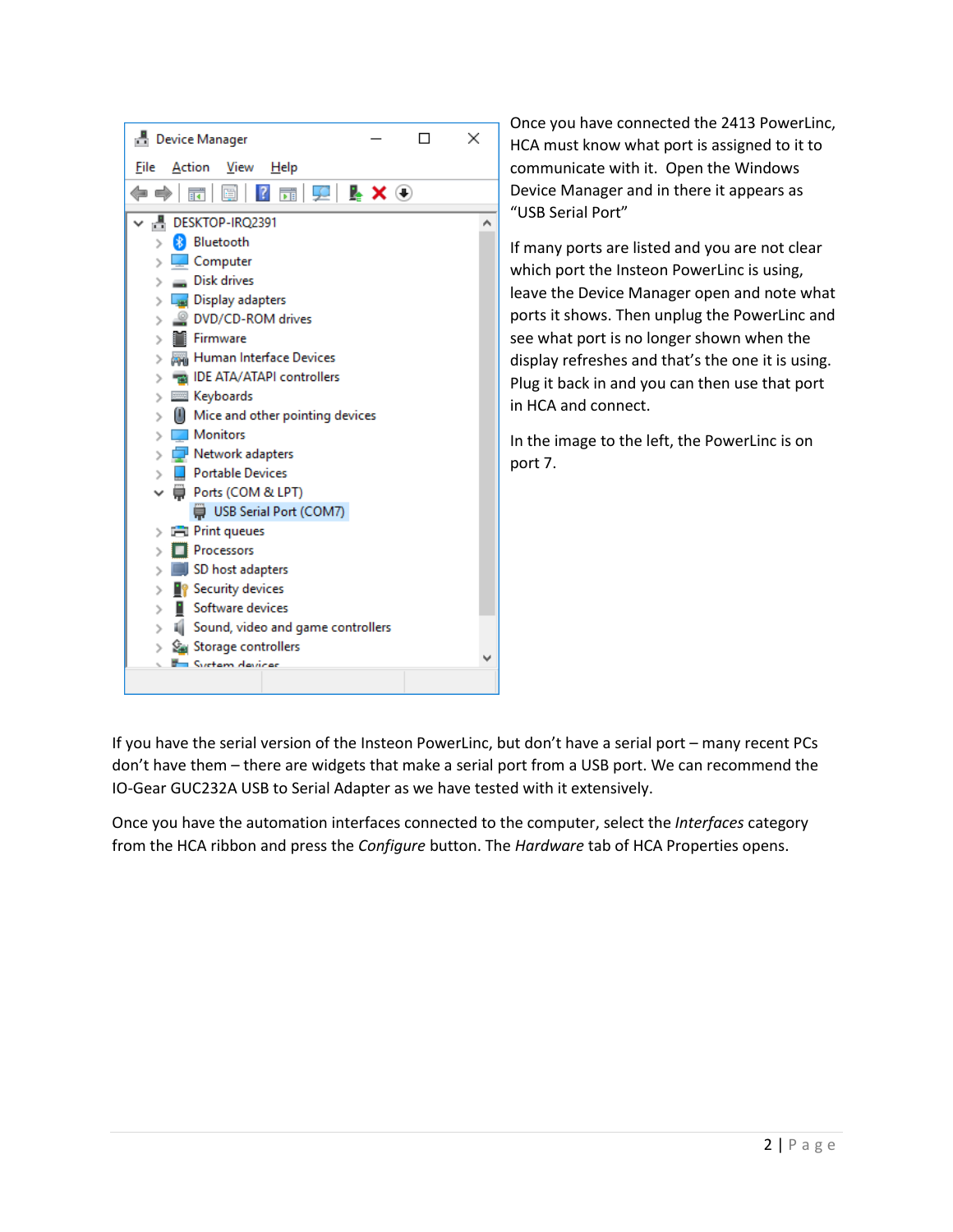|        |              | Startup Client Server Color and Theme Control Interface Design Pane Display Pane Hardware Visual Programmer Advanced Legacy Extra |              |         |               |              |           |         |              |  |
|--------|--------------|-----------------------------------------------------------------------------------------------------------------------------------|--------------|---------|---------------|--------------|-----------|---------|--------------|--|
|        |              | Interface hardware attached to this computer:                                                                                     |              |         |               |              |           |         |              |  |
|        |              | SmartHome Insteon Modem - USB (2412U/2413U)                                                                                       | $\checkmark$ | ረካ      | Unused        |              |           |         | $\checkmark$ |  |
| Comm 7 | $\checkmark$ | Configure                                                                                                                         | Connect      | Insteon | Unused        | $\checkmark$ | Configure | Connect |              |  |
|        |              |                                                                                                                                   |              |         |               |              |           |         |              |  |
| Unused |              |                                                                                                                                   | $\checkmark$ |         | <b>Unused</b> |              |           |         | $\checkmark$ |  |
| Unused | $\checkmark$ | Configure                                                                                                                         | Connect      |         | Unused        | $\checkmark$ | Configure | Connect |              |  |
| Unused |              |                                                                                                                                   | $\checkmark$ |         | Unused        |              |           |         | $\checkmark$ |  |
| Unused | $\checkmark$ | Configure                                                                                                                         | Connect      |         | Unused        | $\checkmark$ | Configure | Connect |              |  |
|        |              |                                                                                                                                   |              |         |               |              |           |         |              |  |
| Unused |              |                                                                                                                                   | $\checkmark$ |         | Unused        |              |           |         | $\checkmark$ |  |
| Unused | $\checkmark$ | Configure                                                                                                                         | Connect      |         | Unused        | $\checkmark$ | Configure | Connect |              |  |
|        |              |                                                                                                                                   |              |         |               |              |           |         |              |  |

HCA can have up to eight interfaces connected simultaneously. Select the type of interface from the dropdown and the port it is connected to. Press the Connect *button* to test if HCA can communicate with the interface. A popup shows if the connection is successful or not.

| <b>HCA</b> |                                                            |  |
|------------|------------------------------------------------------------|--|
|            | Hardware test  OK                                          |  |
|            | USB Insteon Modem. Firmware version 9.11. Address 22.3F.E9 |  |
|            | understand                                                 |  |

Some interfaces have options and the *Configure* button for the interface shows you those options. The Insteon PowerLinc model 2413 can send and receive both Insteon and X10 and the configuration dialog lets you choose if you want to use both of those protocols with this interface.

| x<br>Configuration for: Insteon(5)                           |  |
|--------------------------------------------------------------|--|
| Which of these protocols should be used with this interface? |  |
| <b>V</b> Insteon                                             |  |
| $\nabla$ X10                                                 |  |
|                                                              |  |
|                                                              |  |
| <br>Cancel<br>ΩK<br>\                                        |  |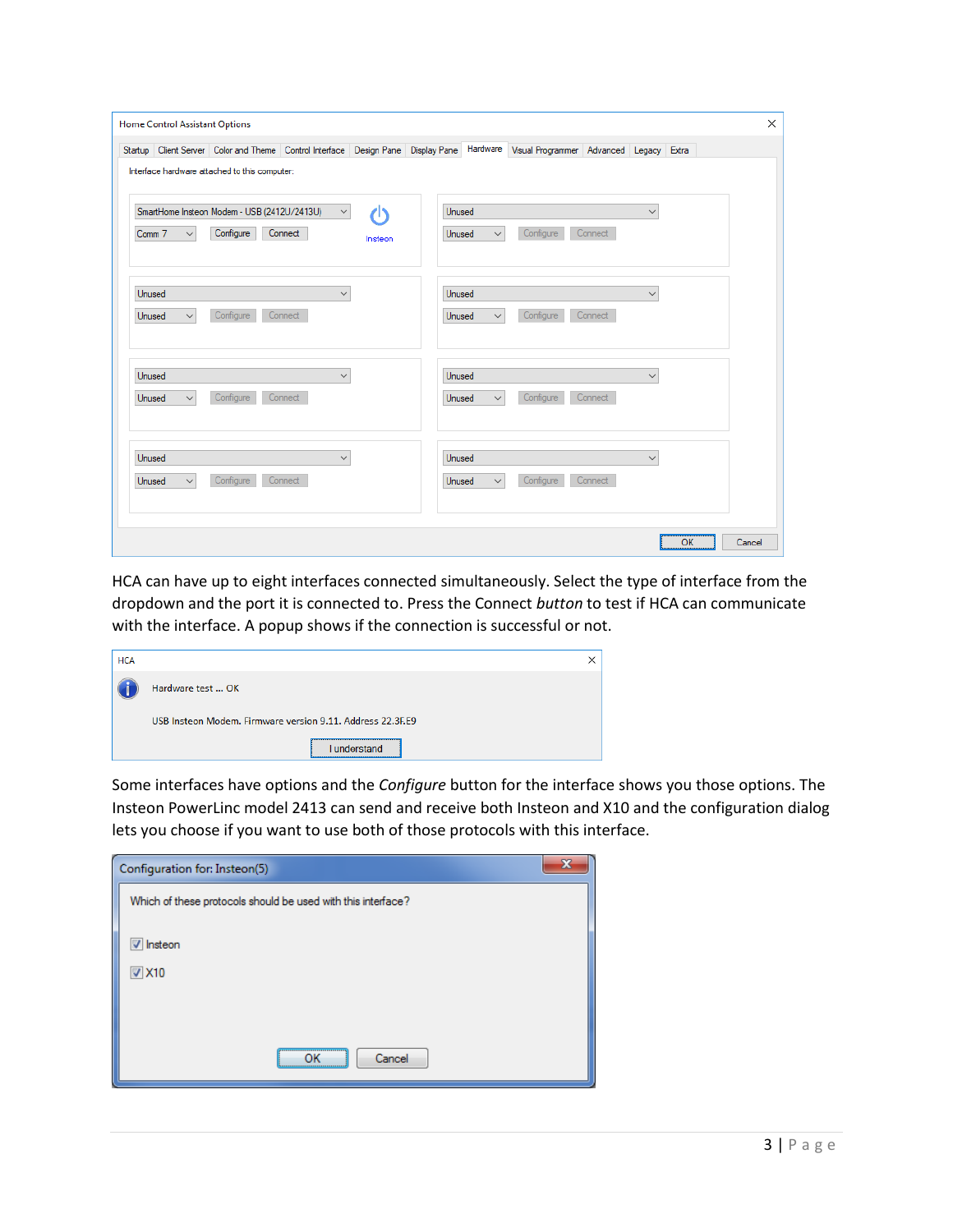## Creating a new design file

There are two ways to begin creating your automation design. You can start with an empty file or you can use a pre-made design you can add to.

An empty file is available as soon as you start HCA and you can immediate start adding devices using the various HCA tools as described below.

The pre-made design contains several items that you may find useful. It contains no devices yet – the type, quantity, and location of them are different for each installation - but it does contain pre-defined rooms and user interface elements to start you off.

If you want to go this route, load the file "Starter Design.hca" from the HCA documents area. The starter design has rooms already defined into which you can add your devices, programs, and groups. These rooms can be used as is, renamed, deleted, or new rooms added.

The starter design has several pre-defined rooms and many pre-built user interface facilities – [described](https://www.homecontrolassistant.com/download/V15/Doc/TechNotes/TechNote_122_StarterDesign.pdf)  [in a technical note.](https://www.homecontrolassistant.com/download/V15/Doc/TechNotes/TechNote_122_StarterDesign.pdf) The advantage of using the starter design is that it contains many facilities that you may want to use – a nice multi-panel display, power usage charts, and weather data integration.

If you do begin with the starter design, the first step is to save this file with a filename that makes it yours. For example, "House on hill.hca", or "14 Palm Court.hca". Make sure you save it in the HCA documents folder. That's the folder you get to when you start Windows Explore and go to "documents" and then into the "HCA" folder. **If you don't store it in that folder, some of what it displays will not appear correctly.**

## Adding devices using the HCA Designer

What follows, assumes that you already have some Insteon hardware installed in your home.

If you are starting with an empty file or if you loaded the starter design, the best way to begin adding your devices is by using the *HCA Designer*. When it first starts, you are offered a link to a video that shows how it works depending upon the automation protocol you have. We urge you to watch the video for the kind of automation devices installed in your home.

Start the designer from the *HCA Designer* button from the ribbon *Design* category.

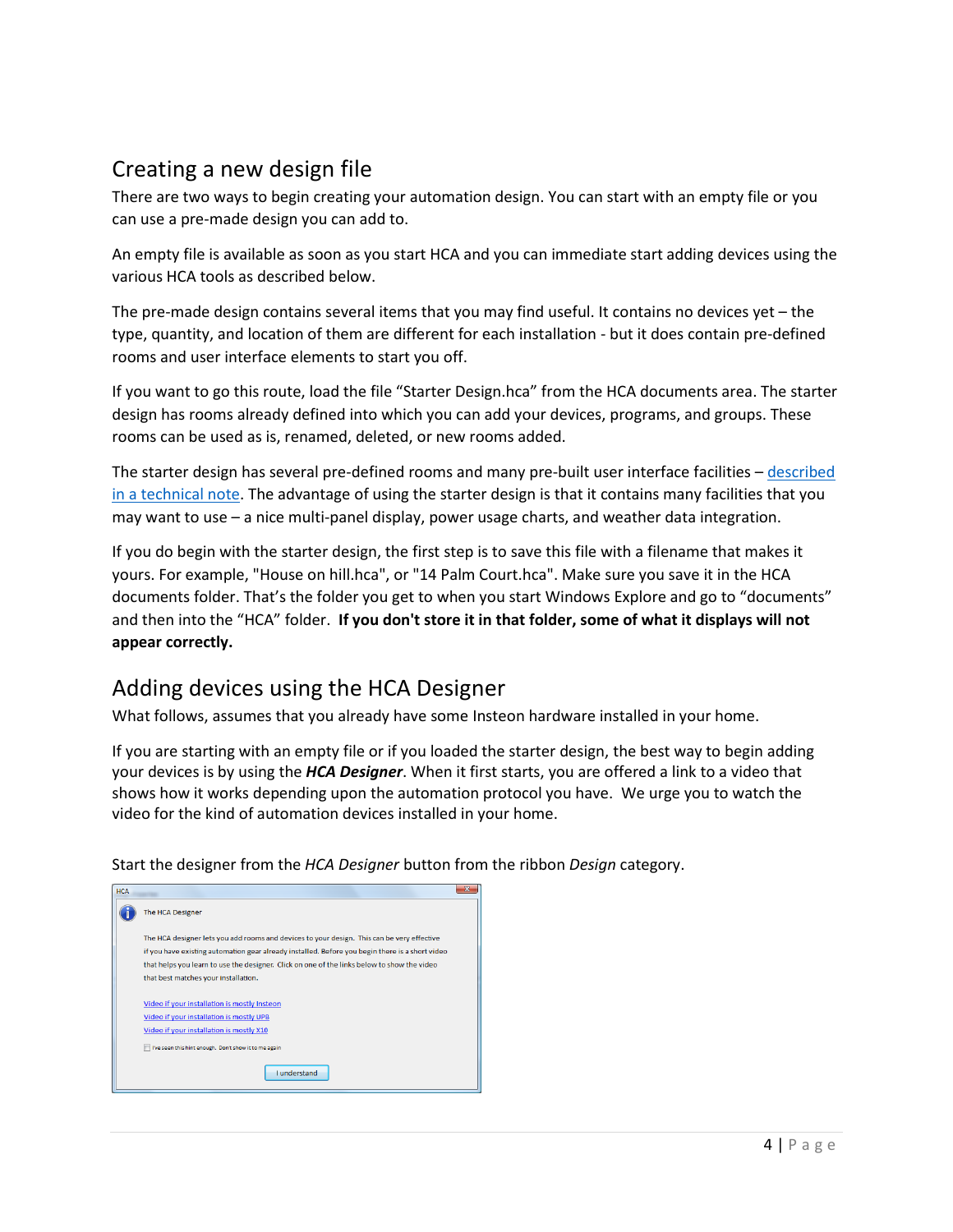The first step in using the designer is to enter a name for your design, specify the location and select which automation protocols you are using.

| <b>HCA Designer</b>                                                                                                                                                                                                                                                                                         | X                                           |
|-------------------------------------------------------------------------------------------------------------------------------------------------------------------------------------------------------------------------------------------------------------------------------------------------------------|---------------------------------------------|
| The designer is a tool for adding rooms and devices to the design and editing the common configuration properties of those devices.<br>Begin by editing the design name and location and choosing the protocols for the types of devices in the home. Then add rooms and<br>setup those rooms with devices. |                                             |
| <b>Design Properties</b>                                                                                                                                                                                                                                                                                    |                                             |
| <b>HCA Automated Home</b><br>Design Name:<br>Set Location                                                                                                                                                                                                                                                   |                                             |
| $\sqrt{\ }$ Insteon<br>$\Box$ UPB $\Box$ X10<br>Protocols used in this design:                                                                                                                                                                                                                              |                                             |
| Rooms                                                                                                                                                                                                                                                                                                       |                                             |
| 889<br><b>Add Room</b><br>Delete<br>Setup Room<br><b>View Icons</b><br>Change Icon<br>Rename                                                                                                                                                                                                                | EII<br><b>View List</b><br><b>Show List</b> |
|                                                                                                                                                                                                                                                                                                             |                                             |
| Home                                                                                                                                                                                                                                                                                                        |                                             |
|                                                                                                                                                                                                                                                                                                             |                                             |
|                                                                                                                                                                                                                                                                                                             |                                             |
|                                                                                                                                                                                                                                                                                                             |                                             |
|                                                                                                                                                                                                                                                                                                             |                                             |
|                                                                                                                                                                                                                                                                                                             | Close                                       |
|                                                                                                                                                                                                                                                                                                             |                                             |

Type in a name for your design, tick the appropriate boxes for which automation protocols you are using, then select your location after you press the "Set Location" button.

| Location                        |                                                                                                                                                                                                                                                               |                                     |              | × |  |  |  |
|---------------------------------|---------------------------------------------------------------------------------------------------------------------------------------------------------------------------------------------------------------------------------------------------------------|-------------------------------------|--------------|---|--|--|--|
|                                 | For sunrise and sunset times to be determined it is necessary to provide the location of your home by latitude and longitude. For US locations<br>enter your zip code and press the lookup button. For non-US locations use the manual location setup button. |                                     |              |   |  |  |  |
| Code:                           | Location<br>92262<br>Zip Code Lookup                                                                                                                                                                                                                          |                                     |              |   |  |  |  |
| Manual Setup                    | Manual Location Setup                                                                                                                                                                                                                                         |                                     |              |   |  |  |  |
| This Location                   |                                                                                                                                                                                                                                                               |                                     |              |   |  |  |  |
| City:                           | Palm Springs                                                                                                                                                                                                                                                  | Computed Astronomical Sunrise today | 6:11 AM      |   |  |  |  |
| State:                          | <b>CA</b>                                                                                                                                                                                                                                                     | Computed Astronomical Sunset today  | 7:20 PM      |   |  |  |  |
| Latitude:                       | 33.842984                                                                                                                                                                                                                                                     |                                     |              |   |  |  |  |
| Longitude:                      | $-116.543440$                                                                                                                                                                                                                                                 |                                     |              |   |  |  |  |
| Time zone: Pacific              |                                                                                                                                                                                                                                                               |                                     |              |   |  |  |  |
|                                 | DST: Observed                                                                                                                                                                                                                                                 |                                     |              |   |  |  |  |
| <b>Local Sunrise and Sunset</b> |                                                                                                                                                                                                                                                               |                                     |              |   |  |  |  |
| For this home sunrise is        | $\div$<br>$\overline{0}$<br>After<br>minutes<br>$\checkmark$                                                                                                                                                                                                  | the computed sunrise                |              |   |  |  |  |
| For this home sunset is         | $\div$<br>10<br>After<br>$\checkmark$<br>minutes                                                                                                                                                                                                              | the computed sunset                 |              |   |  |  |  |
|                                 |                                                                                                                                                                                                                                                               |                                     | OK<br>Cancel |   |  |  |  |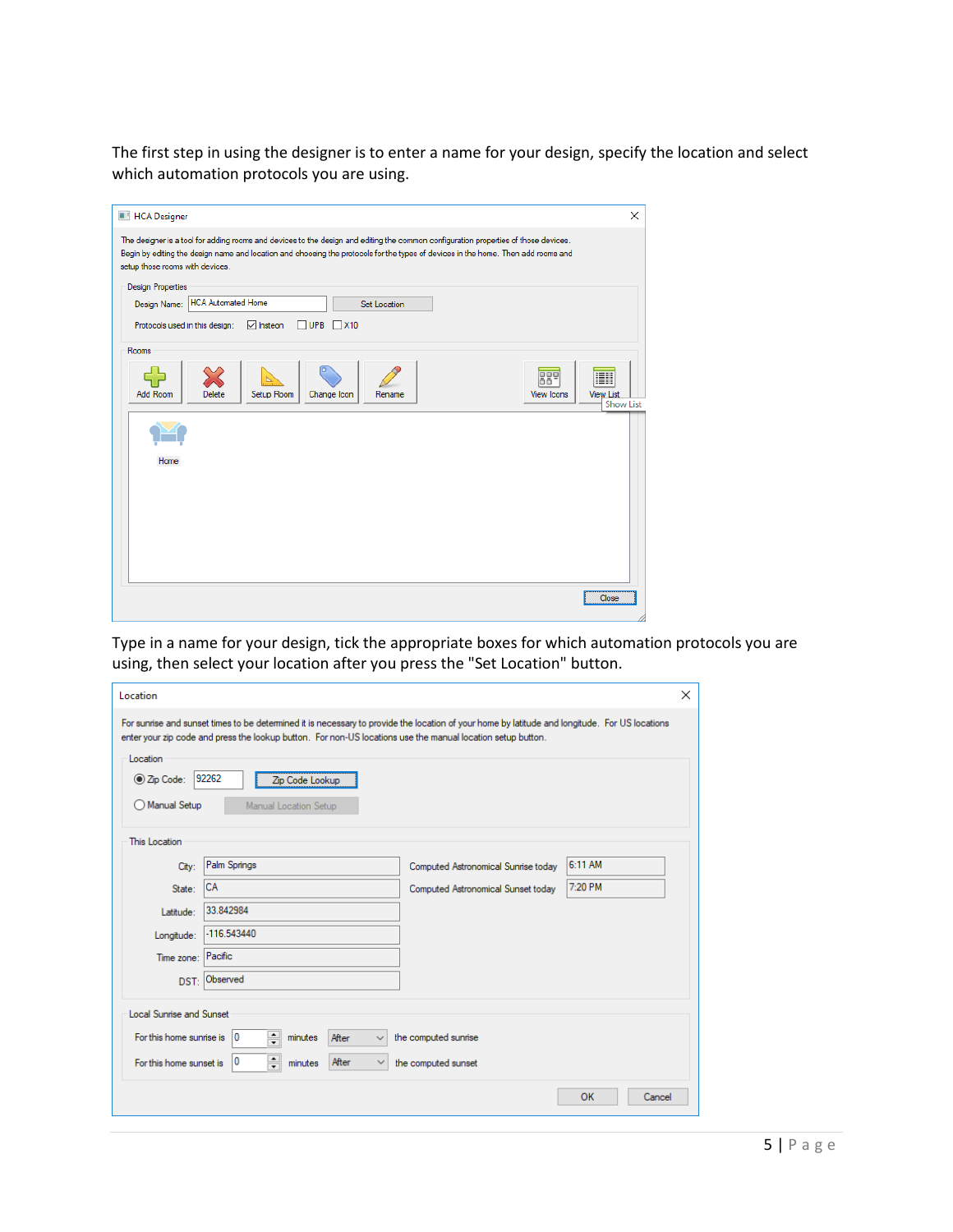### Adding Rooms

If you loaded the starter design which contains several pre-defined rooms, the designer shows those rooms but you may want to add others or delete the ones not appropriate to your home.

To add a room, press the *Add Room* button. Each time it is pressed a new room icon is added to the display:

| <b>HCA Designer</b>                                                                                                                                                                                                                                                                                         | X |
|-------------------------------------------------------------------------------------------------------------------------------------------------------------------------------------------------------------------------------------------------------------------------------------------------------------|---|
| The designer is a tool for adding rooms and devices to the design and editing the common configuration properties of those devices.<br>Begin by editing the design name and location and choosing the protocols for the types of devices in the home. Then add rooms and<br>setup those rooms with devices. |   |
| <b>Design Properties</b>                                                                                                                                                                                                                                                                                    |   |
| <b>HCA Automated Home</b><br>Design Name:<br>Set Location                                                                                                                                                                                                                                                   |   |
| $\sqrt{\ }$ Insteon<br>$\Box$ UPB $\Box$ X10<br>Protocols used in this design:                                                                                                                                                                                                                              |   |
| Rooms                                                                                                                                                                                                                                                                                                       |   |
| 889<br><b>Add Room</b><br>Setup Room<br><b>View Icons</b><br><b>View List</b><br>Delete<br>Change Icon<br>Rename                                                                                                                                                                                            |   |
|                                                                                                                                                                                                                                                                                                             |   |
| Home<br><b>New Room</b>                                                                                                                                                                                                                                                                                     |   |
|                                                                                                                                                                                                                                                                                                             |   |
|                                                                                                                                                                                                                                                                                                             |   |
|                                                                                                                                                                                                                                                                                                             |   |
|                                                                                                                                                                                                                                                                                                             |   |
| Close                                                                                                                                                                                                                                                                                                       |   |
|                                                                                                                                                                                                                                                                                                             |   |

Once the room icons appear, it is all set for you to type in the name you want for the room. When you complete entering the room name and have pressed the enter key, then HCA guesses an appropriate icon.



In this example, "Kitchen" was entered as the room name and an icon representing a refrigerator (Kitchens have refrigerators so that's the icon) was chosen.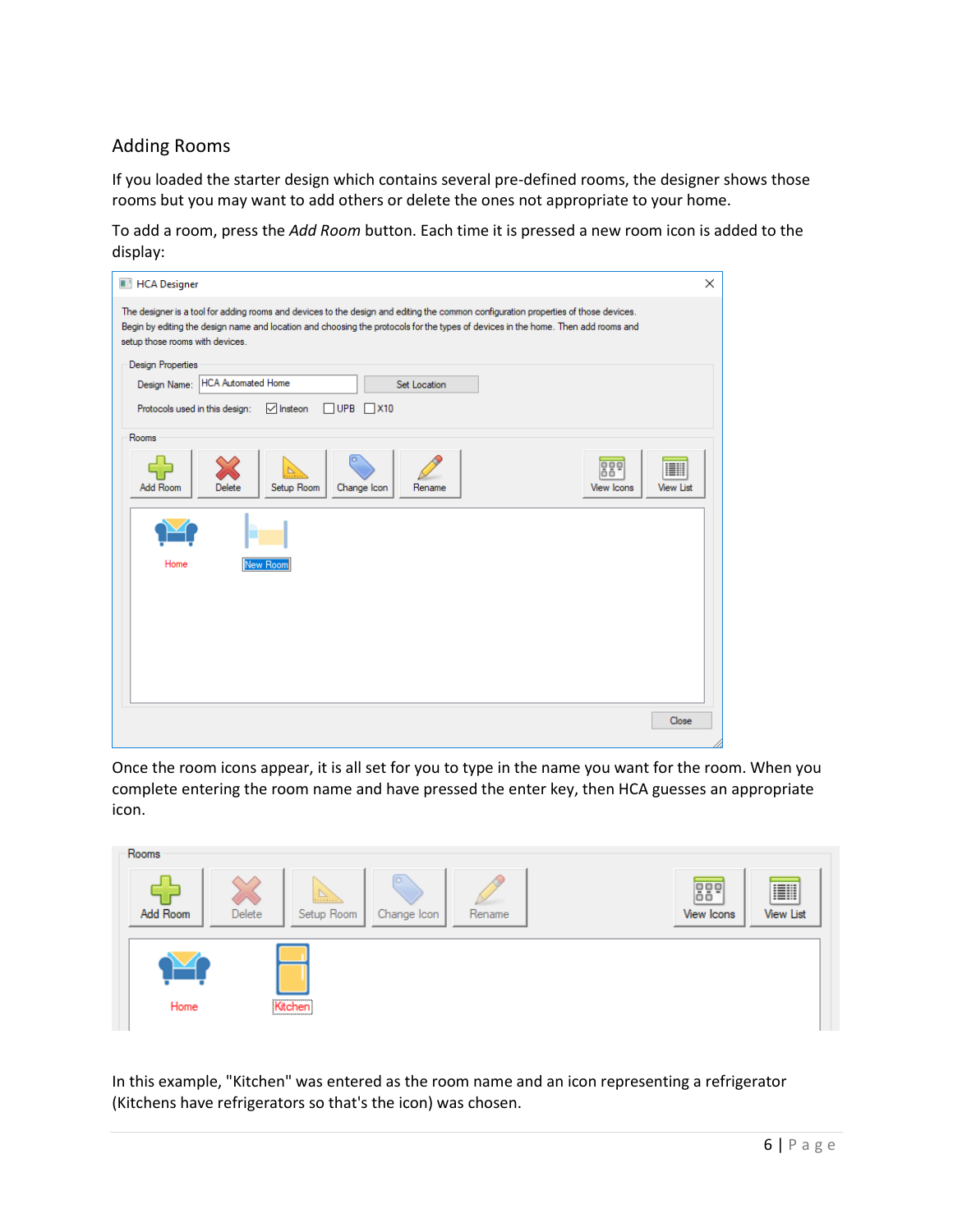If at any time you want to change the icon of a room, just select it and press the "Change Icon" button. To change the room name, select it and press the "Rename" button. And to delete the room, select it and press the "Delete" button.

**Tip**: You can also right-click on the room icon and the popup menu contains these actions as well.

The text below the icon gives the room name. The icon label displays in red if there are no devices yet added to the room.

The design also lets you show the rooms by icon or by a list. The buttons at the right control this. You may prefer to see things by icons or you may prefer a list. It's up to you.

The next step is to add devices to the room and how that happens depends upon the protocol of those devices, but they all start in the same way. Select the room icon and press the "Setup Room" button.

Room: Kitchen  $\times$ Insteon Room Design | Home Modes | Auto Off All Insteon devices in this room 886 EII 52 **Add Device** Delete Change Icon Rename **View List** View Ico **Device Properties** Insteon Address:  $00$ 00  $00\,$ Capture Address and Type Type Kind Apply Type Change Model / description Close

**Tip**: You can also double-click on the room icon to setup the room.

Note that at the top of this dialog there are several tabs. These are:

- Insteon: For adding an Insteon device
- Room Design: How devices interact with the room they are in
- Home Modes: How devices act depending upon the mode the home is currently in
- Auto Off: If the device automatically goes off a specified number of minutes after it is turned on

Depending upon the checkboxes on the main Designer dialog, other tabs for the protocols you selected may appear. At this point you can ignore the last three tabs as they are covered in the next Getting Started Guide.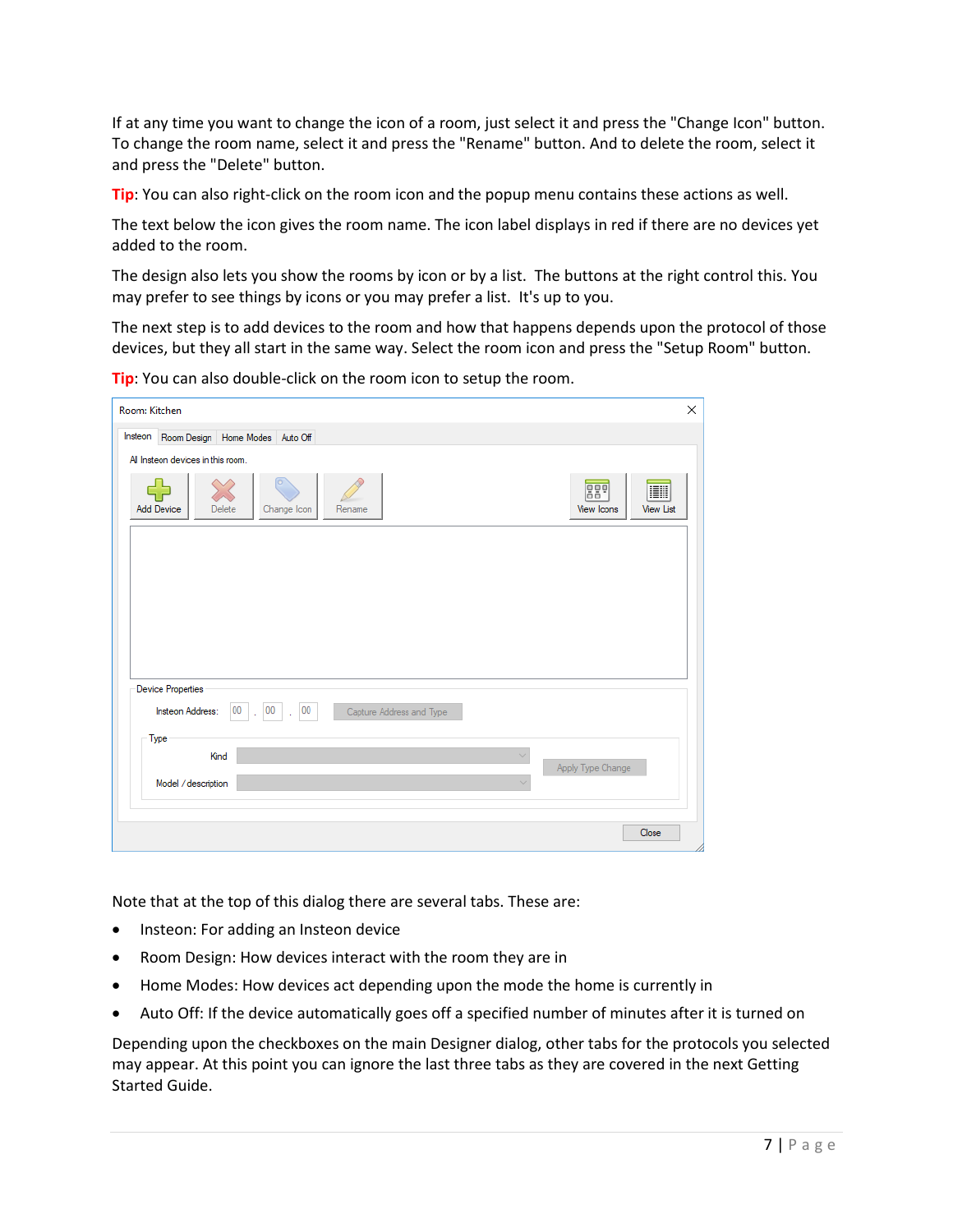Once the room is open, to add a new device select the tab for the protocol of the new device and then press the "Add Device" button. It works in the same manner as adding a room. An icon for the room is added and you can enter the name for it. Once the name is entered, HCA guesses at the appropriate icon for it.

| Insteon                           | Room Design   Home Modes   Auto Off              |              |                   |                         |
|-----------------------------------|--------------------------------------------------|--------------|-------------------|-------------------------|
| All Insteon devices in this room. |                                                  |              |                   |                         |
| <b>Add Device</b><br>Delete       | o<br>Change Icon<br>Rename                       |              | 889<br>View Icons | EII<br><b>View List</b> |
|                                   |                                                  |              |                   |                         |
|                                   |                                                  |              |                   |                         |
| <b>New Device</b>                 |                                                  |              |                   |                         |
|                                   |                                                  |              |                   |                         |
|                                   |                                                  |              |                   |                         |
|                                   |                                                  |              |                   |                         |
|                                   |                                                  |              |                   |                         |
| Properties: New Device            |                                                  |              |                   |                         |
| Insteon Address:                  | 00<br>00<br>00<br>Capture Address and Type<br>l. |              |                   |                         |
| Type                              |                                                  |              |                   |                         |
| Kind                              | Switch                                           | $\checkmark$ | Apply Type Change |                         |

Here is what you will see when the device name was changed from "New Device" to "Ceiling Lights" and the icon changed to reflect that:

| $\blacktriangleright$ |  |  |  |
|-----------------------|--|--|--|
|                       |  |  |  |
|                       |  |  |  |
| Ceiling Lights        |  |  |  |
|                       |  |  |  |
|                       |  |  |  |
|                       |  |  |  |
|                       |  |  |  |
|                       |  |  |  |
|                       |  |  |  |
|                       |  |  |  |
|                       |  |  |  |
|                       |  |  |  |
|                       |  |  |  |
|                       |  |  |  |

Like working with rooms, you can delete a device, change the icon for it, or rename it. All these actions are carried out by selecting the device and pressing the appropriate button. Again, as in working with rooms, a right click on the device gives you a popup menu of these actions.

For Insteon devices, the next step after adding the device is to capture the address and type for it. Select the device and then press the "Capture Address and Type" button. This dialog opens.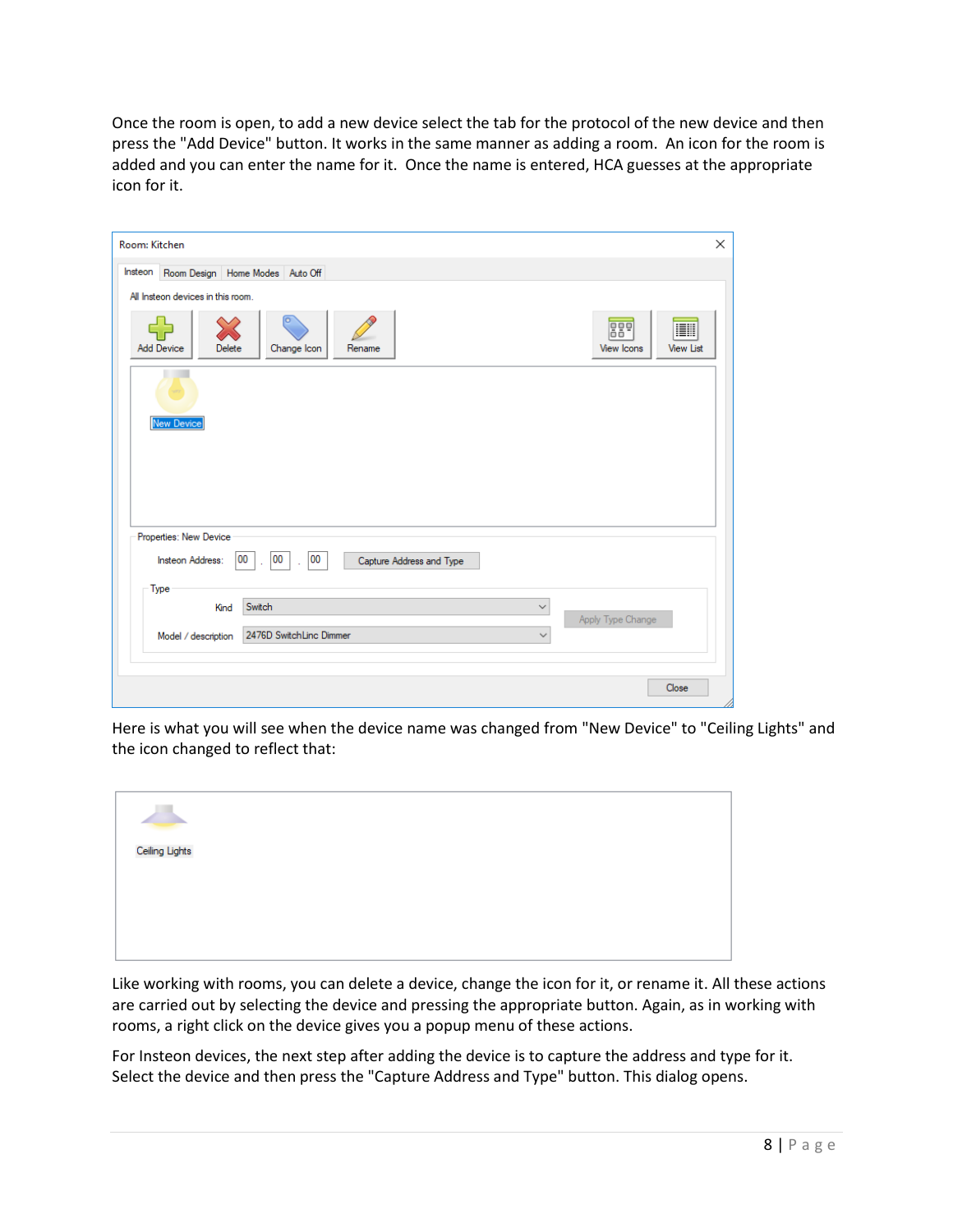| Insteon address capture                                                                                                                                                                                                                                                                    | $\times$ |
|--------------------------------------------------------------------------------------------------------------------------------------------------------------------------------------------------------------------------------------------------------------------------------------------|----------|
| For devices always powered on - switches, wired-in keypads, modules, etc.                                                                                                                                                                                                                  |          |
| PowerLinc linking mode<br>Step 1. Press this button to put the PowerLinc into linking mode                                                                                                                                                                                                 |          |
| Step 2: Place the device you are adding to your HCA design into Linking mode.                                                                                                                                                                                                              |          |
| Press and hold for a second or two the small "Set" button on the face of the device and then release it.                                                                                                                                                                                   |          |
| If you can't find the "Set" button, refer to the installation instructions that came with the device.                                                                                                                                                                                      |          |
| Step 3. Come back to the computer and the device's address should be displayed below. Then close this dialog with OK.                                                                                                                                                                      |          |
| For wireless devices - motion sensors, keypads, etc.<br>Step 1. Place the device into linking mode<br>PowerLinc linking mode<br>Step 2. Press this button to put the PowerLinc into linking mode<br>Step 3. The device's address should be displayed below. Then close this dialog with OK |          |
| Device address:<br>Type:<br>OK                                                                                                                                                                                                                                                             |          |

Follow the instructions in the dialog. For devices like switches and modules that are always powered on, press the top button in the dialog to place the PowerLinc into linking mode – depending upon the PowerLinc version it may or may not beep - and then at the device, press its "Set" button to complete the link. For wireless devices like the open/close sensor, wireless thermostats, etc. use the second section of the dialog. In this case you place the device into link mode first then press the dialog button to put the PowerLinc into link mode to complete the link.

When the link is complete the address and type of the device is shown at the bottom of the dialog.

| Insteon address capture                                                                                                                                                                                                                                                                    | $\times$ |
|--------------------------------------------------------------------------------------------------------------------------------------------------------------------------------------------------------------------------------------------------------------------------------------------|----------|
| For devices always powered on - switches, wired-in keypads, modules, etc.                                                                                                                                                                                                                  |          |
| PowerLinc linking mode<br>Step 1. Press this button to put the PowerLinc into linking mode                                                                                                                                                                                                 |          |
| Step 2: Place the device you are adding to your HCA design into Linking mode.                                                                                                                                                                                                              |          |
| Press and hold for a second or two the small "Set" button on the face of the device and then release it.<br>If you can't find the "Set" button, refer to the installation instructions that came with the device.                                                                          |          |
| Step 3. Come back to the computer and the device's address should be displayed below. Then close this dialog with OK.                                                                                                                                                                      |          |
| For wireless devices - motion sensors, keypads, etc.<br>Step 1. Place the device into linking mode<br>Step 2. Press this button to put the PowerLinc into linking mode<br>PowerLinc linking mode<br>Step 3. The device's address should be displayed below. Then close this dialog with OK |          |
| 0D 51 33<br>Device address:                                                                                                                                                                                                                                                                |          |
| 2476D - SwitchLinc Dimmer<br>Type:                                                                                                                                                                                                                                                         |          |
|                                                                                                                                                                                                                                                                                            | OK       |

Close the dialog with OK and the address and model/description of the device shows in the room contents display.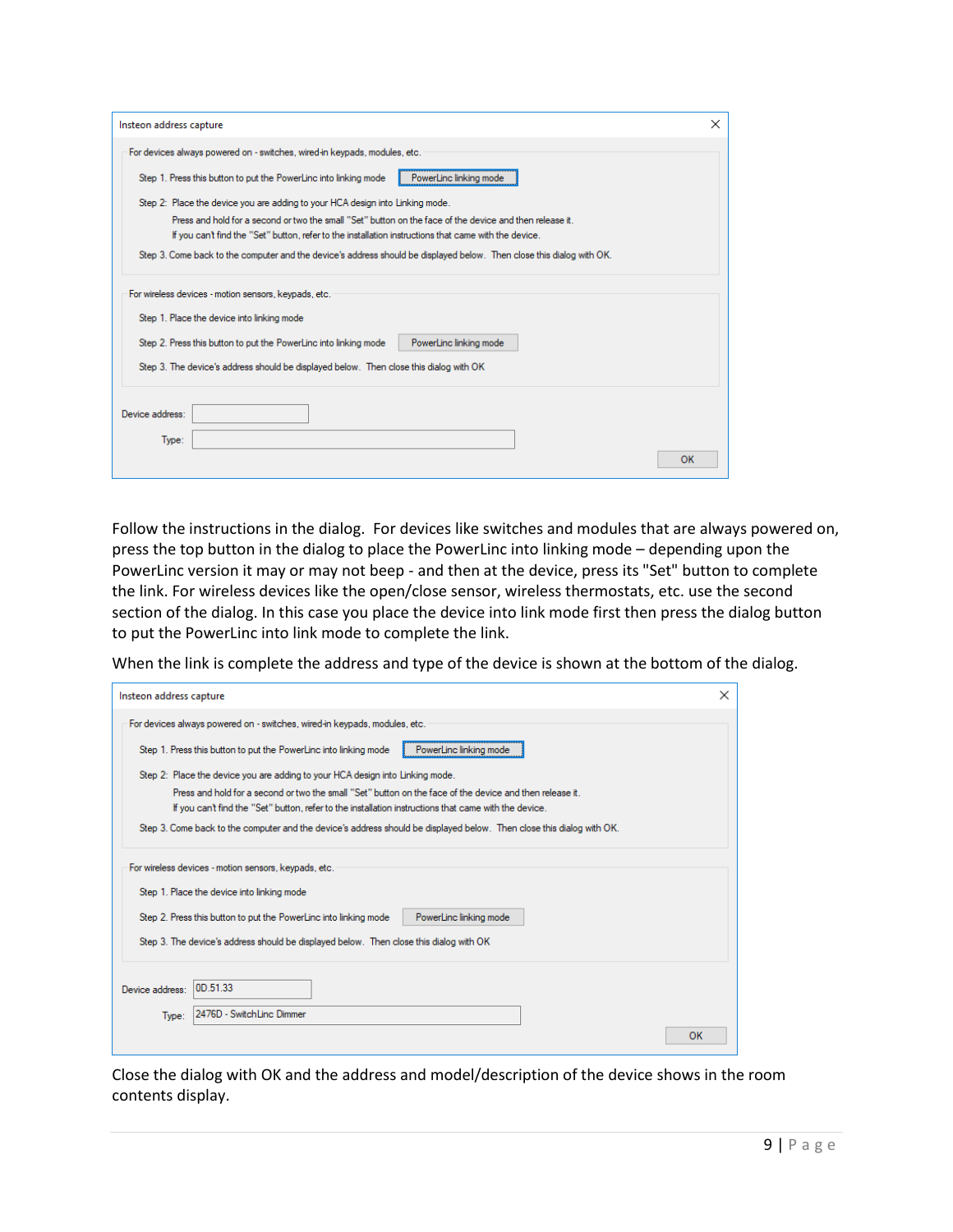| Room: Kitchen                                                                                              | ×                                                 |
|------------------------------------------------------------------------------------------------------------|---------------------------------------------------|
| Insteon<br>Room Design   Home Modes   Auto Off                                                             |                                                   |
| All Insteon devices in this room.<br><b>Add Device</b><br>Delete<br>Change Icon<br>Rename                  | 889<br>I<br><b>View Icons</b><br><b>View List</b> |
| Ceiling Lights                                                                                             |                                                   |
| Properties: Ceiling Lights<br>Insteon Address:<br>OD<br>51<br>33<br>Capture Address and Type<br>t,<br>Type |                                                   |
| Switch<br>Kind<br>$\checkmark$<br>2476D SwitchLinc Dimmer<br>Model / description<br>$\checkmark$           | Apply Type Change                                 |
|                                                                                                            | Close                                             |

In general, there should be no reason to override the type determined unless the device is very old or a very new type, but if you need to, then select the new type with the "Kind" and "Model/description" dropdowns and then press the "Apply type change" button.

You can repeat this procedure to add more devices. For this Getting Started Guide we have added two devices: A Insteon wall switch, and an in-wall keypad. These are all added to the room we called Kitchen. The Designer now looks like this:

After you have added your devices, close the designer and your devices appear in the main HCA window with the names of the devices in the design pane (left pane) and icons for them in the display pane (right pane).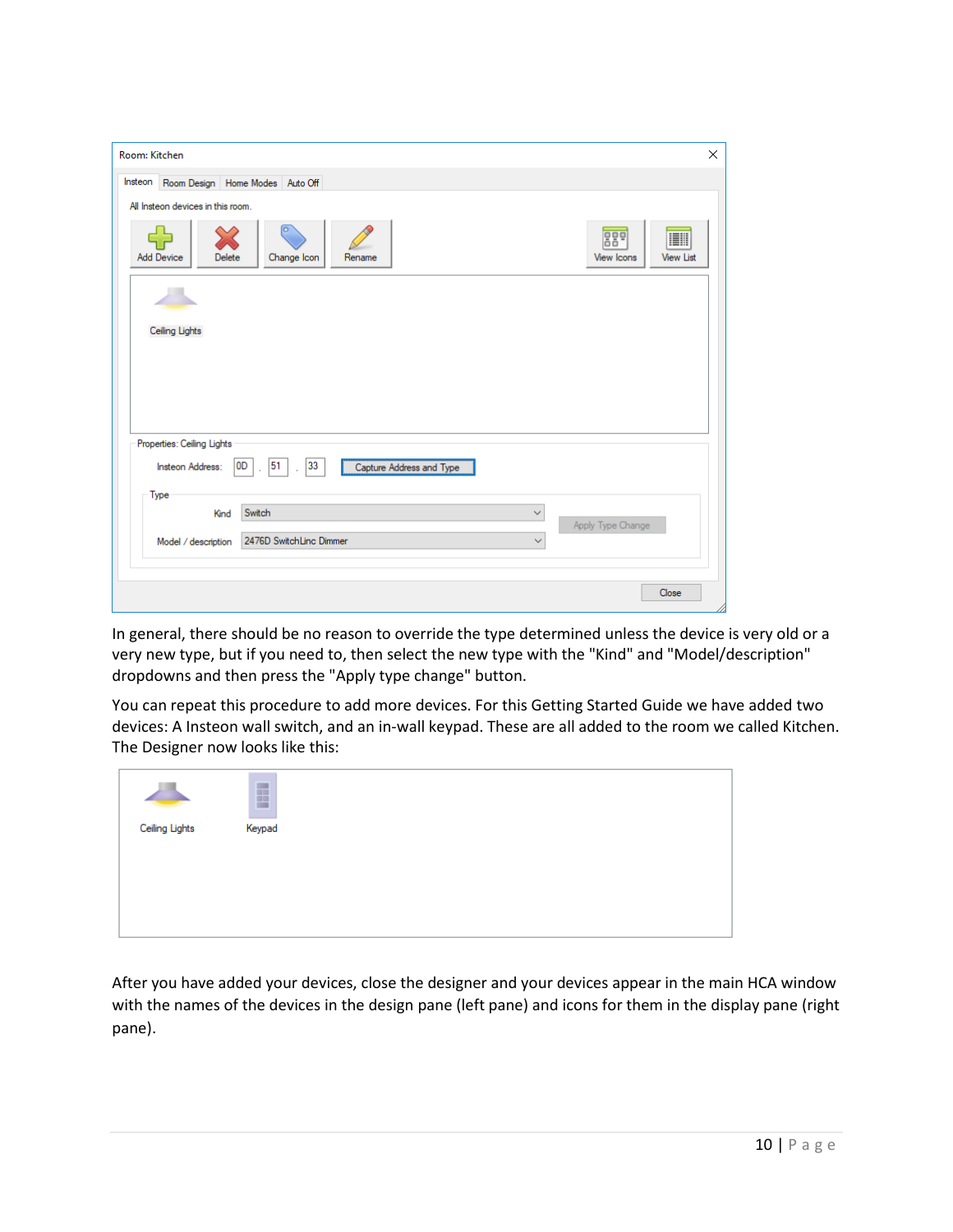| HXDOR<br><b>HCA Cloud</b><br>Control<br><b>Power Track</b><br>Design<br>Tools<br>Schedule<br>Protocols<br>Interfaces<br>& Cut<br>$\frac{dA}{dt}$<br>Sort by Name<br>8886<br>23<br>$\left( \infty \right)$<br>$\widehat{\phantom{a}}$<br>$\bullet$<br>dill<br>$\textcolor{red}{\textcircled{\tiny 2}}$<br>仙<br>孫<br><b>Copy</b><br><b>18</b> Sort by Address<br><b>HCA</b><br>Modes Properties Security<br>Calendar<br>Paste<br>Device Program Group<br><b>Display</b><br>Keypad<br>Schedule Schedule Occupancy<br>Network<br>Export<br><b>B</b> Sort by Type<br>$\blacksquare$ Undo<br>Wizard<br><b>Devices</b><br>Designer<br>Entry<br>New<br><b>Home Configuration</b><br>Design Export / Import<br>Clipboard<br>View<br><b>Home Contents</b><br>$\checkmark$<br>Rooms<br>$\checkmark$ |                          | $\cdot$ $\circ$<br>Style |
|------------------------------------------------------------------------------------------------------------------------------------------------------------------------------------------------------------------------------------------------------------------------------------------------------------------------------------------------------------------------------------------------------------------------------------------------------------------------------------------------------------------------------------------------------------------------------------------------------------------------------------------------------------------------------------------------------------------------------------------------------------------------------------------|--------------------------|--------------------------|
|                                                                                                                                                                                                                                                                                                                                                                                                                                                                                                                                                                                                                                                                                                                                                                                          |                          |                          |
|                                                                                                                                                                                                                                                                                                                                                                                                                                                                                                                                                                                                                                                                                                                                                                                          |                          | Import                   |
|                                                                                                                                                                                                                                                                                                                                                                                                                                                                                                                                                                                                                                                                                                                                                                                          |                          |                          |
| Kitchen<br>$\checkmark$<br>ā0<br>Ceiling Lights<br>$\rightarrow$<br>$\Box$<br>$\rightarrow$<br>Keypad<br>Folders<br>Y ∩<br><b>Ceiling Lights</b><br>Keypad<br>Home<br>$\vee$ $\Box$<br><b>Displays</b><br>All Devices<br>冊<br>All Folders<br>All Programs<br>田田<br><b>All Rooms</b><br>Schedules<br>∣к∣∢∣⊁∣⊁∥<br>All Rooms $\lambda$ All Folders $\lambda$ Home $\lambda$ All Devices $\lambda$ All Programs $\lambda$<br>Kitchen                                                                                                                                                                                                                                                                                                                                                        | $\overline{\phantom{a}}$ |                          |
| CAP NUM 4:16 PM<br>Debugger Modified Hint                                                                                                                                                                                                                                                                                                                                                                                                                                                                                                                                                                                                                                                                                                                                                |                          |                          |

This is a good time to save your work in a HCA design file. Use File-Save from the application menu or press the Save button in the Quick Access Toolbar at the top of the ribbon.

# Controlling devices from the HCA user interface

In this step, we use the design just created and do some basic testing to see how well control of devices is working. Some troubleshooting tips are presented that may help you understand potential problems.



To control a device all you need do is to right-click on the device – its icon or name - and in the popup menu pick On, Off, or Dim. If you pick Dim a popup window with a slider lets you set the level.

Hopefully when you tell HCA to control the device On it actually comes on. But what happens if the device doesn't come on?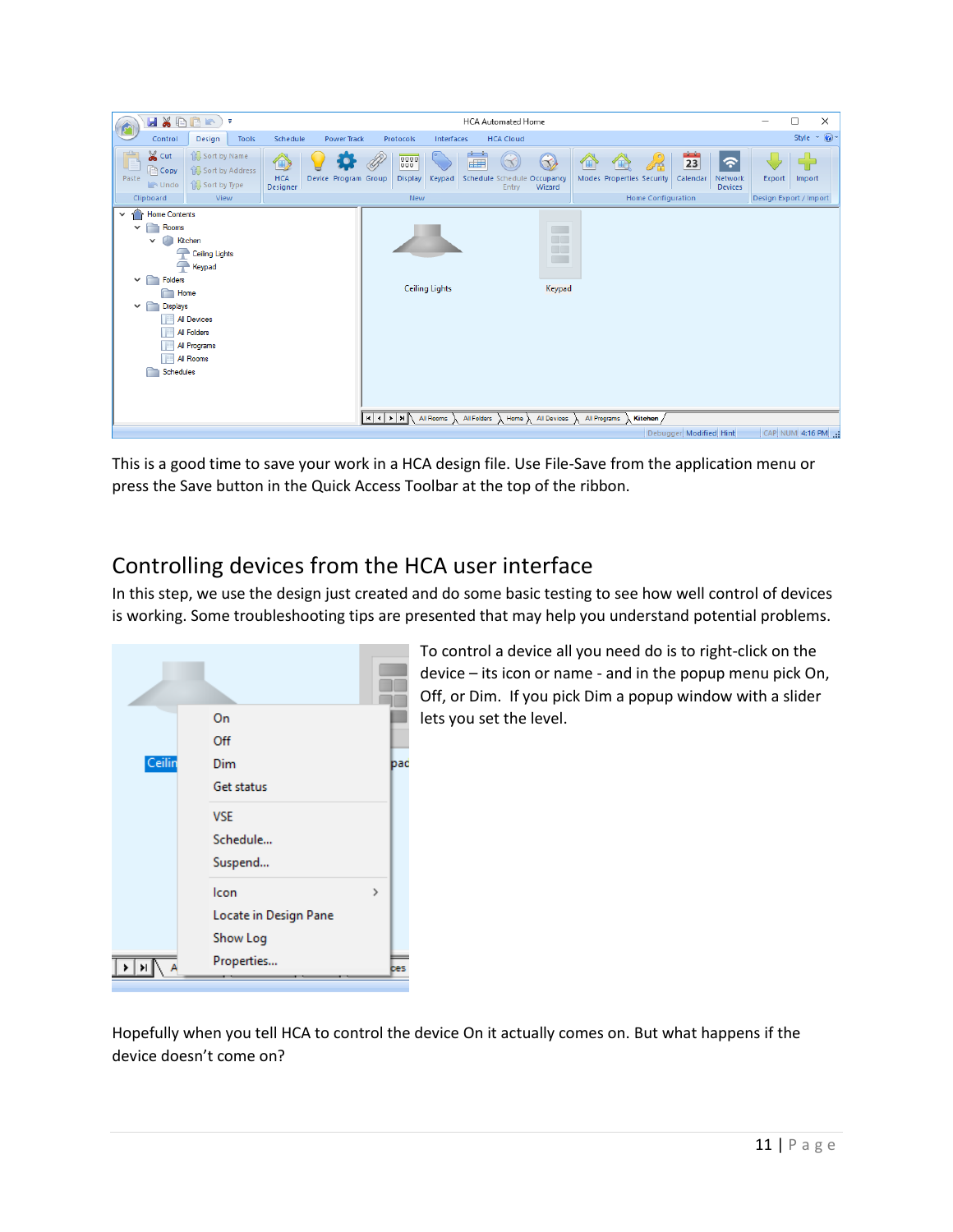In cases like these it is best to double check everything to eliminate the simplest things before looking for complex reasons. For Insteon, is the address that HCA has the correct one? It should be since you captured the address and type when you added the device to your design.

You should also check that the interface for controlling the device is connected to the computer, identified to HCA, and working correctly. If you can't control any devices this is the first place to start.

On the HCA *Interfaces* ribbon category, press the *configure* button to open the interface setup panel. The connect button for each interface verifies that HCA can communicate with it. Also press the configure button to open the configuration for the interface. If the interfaces support multiple protocols, HCA needs to know what ones to use with that interface, so check that you have that configured correctly.

If HCA can communicate with the interface, and you believe that all your configuration for the devices is correct, but you still can't reliably control them, then unfortunately there could be a signaling problem in your home.

All signals on the power line are different from each other. Suppose you have a keypad linked to a module and every time the button is pressed on the keypad the module always responds, but when controlled from HCA the module doesn't come on. That could be because the PowerLinc sends commands at different signal levels and it may be on a different branch circuit. If there are signaling problems, there are couplers and repeaters that are installed in your power panel that help correct these problems. Refer to the manufacturers of the gear you are using.

## Scheduling a device to come on at sunset

Now that you have a design with two devices, let's schedule the lights to come on at sunset. To do that you must first create a *schedule* and add a *schedule entry* to it for controlling the device.

A *schedule* is a list of one or more *schedule entries*. A *schedule entry* contains the time and date when a device is controlled. Think of a schedule like a ferry time table: a list of times when the ferry arrives and departs. Each schedule entry specifies a time and what happens at that time.

To create a new schedule, press the *Schedule* button in the *New* panel in the *Design* ribbon category. The New Schedule wizard starts.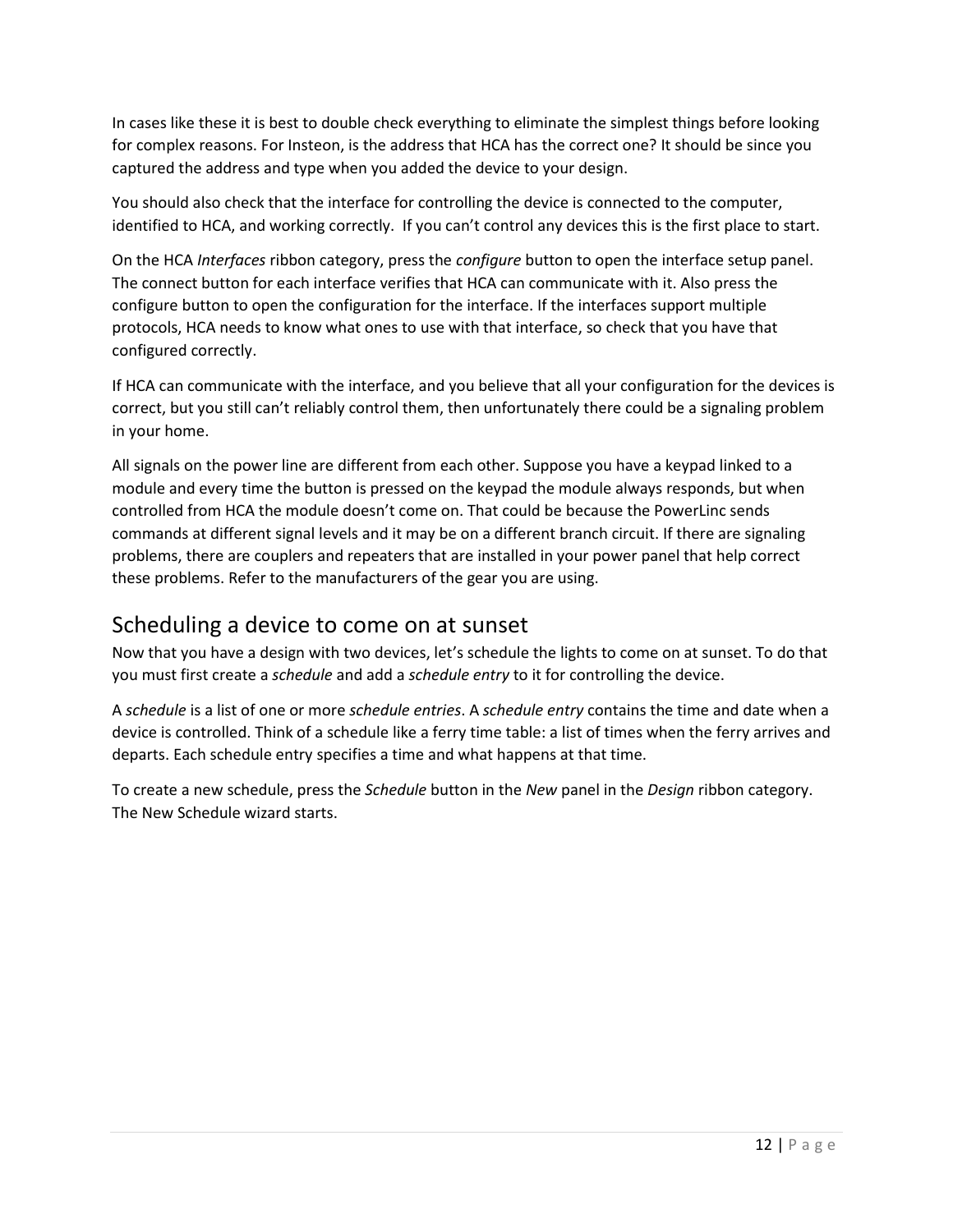| Schedule Wizard - Step 1 of 3                                  |                                                                                                                                                                          | × |
|----------------------------------------------------------------|--------------------------------------------------------------------------------------------------------------------------------------------------------------------------|---|
| 白 Schedule<br>白 Schedule<br>白· first sched<br>Device<br>Device | Please provide a name for this schedule. The name you enter<br>identifies this schedule in your home design. For example you might<br>use, At Home, Away, Vacation, etc. |   |
| 白 Sched<br>白·first<br>白 Schedule                               | Home Schedule                                                                                                                                                            |   |
| Device L<br>Device L<br>Device L<br>Program                    |                                                                                                                                                                          |   |
| Program<br>$Back$                                              | Cancel<br>$>$ Next<br>Finish                                                                                                                                             |   |

Once you give the schedule a name, you can press Finish to accept the default values in the next two steps and complete the wizard.

To add the schedule entry to it, press the *Schedule Entry* button in the *New* panel of the *Design* ribbon category. The New Schedule Entry wizard starts.

In the first step you choose the device to schedule and which schedule to add the entry to. In this example the kitchen lights are used.

| Schedule Entry Wizard - Step 1 |                                                                                                                                                                                                                                                                                                                                                       | × |
|--------------------------------|-------------------------------------------------------------------------------------------------------------------------------------------------------------------------------------------------------------------------------------------------------------------------------------------------------------------------------------------------------|---|
|                                | Which device, program, group or room are you creating a schedule entry for?                                                                                                                                                                                                                                                                           |   |
|                                | Dev: Kitchen - Ceiling Lights<br>$\checkmark$                                                                                                                                                                                                                                                                                                         |   |
|                                | This new entry is to be added to what schedule?                                                                                                                                                                                                                                                                                                       |   |
|                                | Home Schedule<br>$\check{ }$                                                                                                                                                                                                                                                                                                                          |   |
| 9<br>8                         | Some Visual Programmer elements work with Schedule entries. For example, the Suspend and<br>Resume elements. These elements require the schedule entry to be identified by name. If you will<br>be using these elements enter a name for this schedule entry otherwise leave the name blank. You<br>can always add or change the name later.<br>Name: |   |
| < Back                         | Finish<br>Cancel<br>> Next                                                                                                                                                                                                                                                                                                                            |   |

Step 2, lets you choose what kind of schedule you are creating: An ON at a selected time, an OFF at a selected time, or an ON and OFF time in a single entry.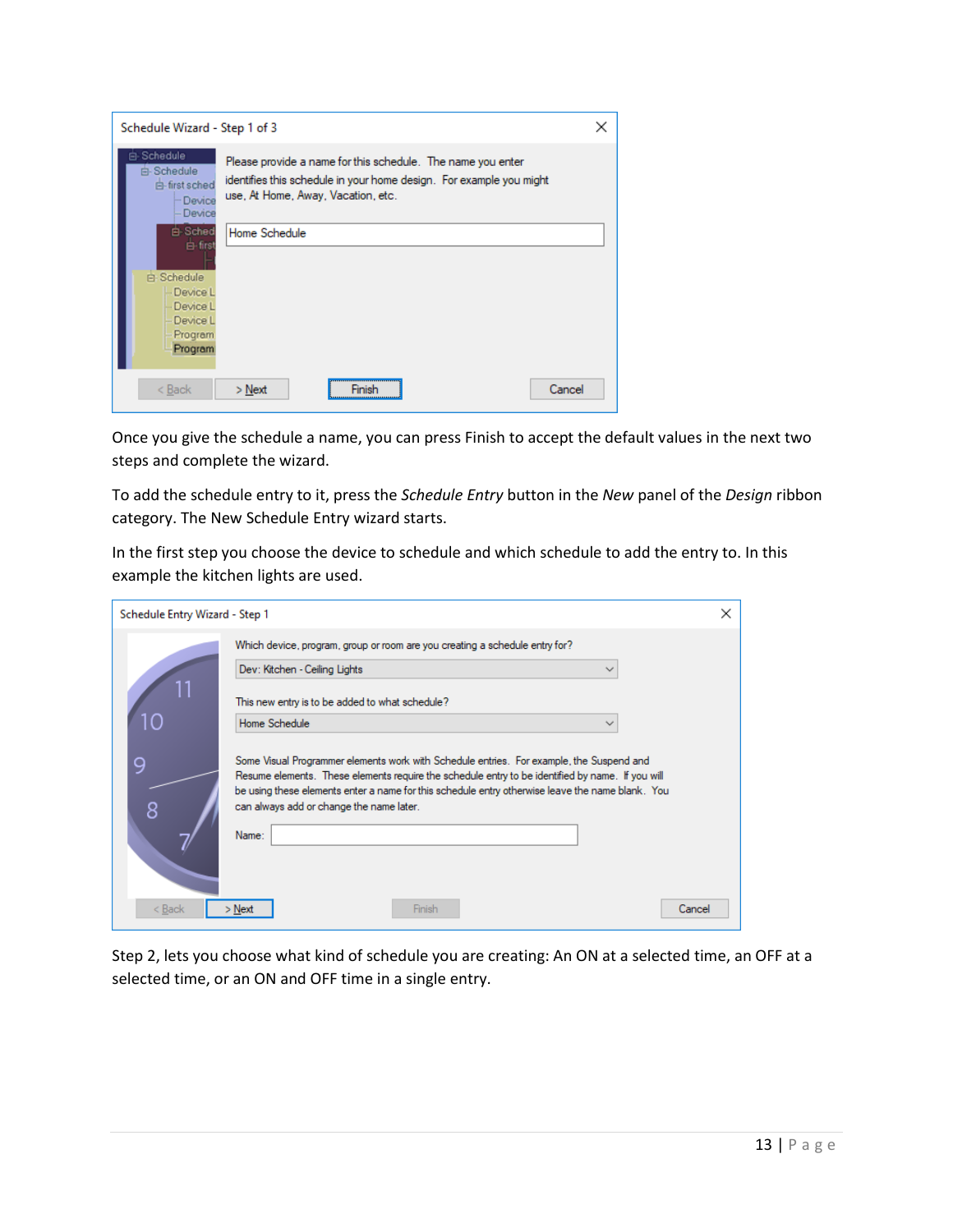| Schedule Entry Wizard - Step 2 |                                                                                                                                                                                                                                                                                           | ×      |
|--------------------------------|-------------------------------------------------------------------------------------------------------------------------------------------------------------------------------------------------------------------------------------------------------------------------------------------|--------|
| 10<br>9<br>8                   | Do you want to create a schedule entry that:<br>◉ Schedules the time device "Kitchen - Ceiling Lights" goes on?<br>◯ Schedules the time device "Kitchen - Ceiling Lights" goes off?<br>$\bigcirc$ Schedules both the time device "Kitchen - Ceiling Lights" goes on and when it goes off? |        |
| $Back$                         | Finish<br>$>$ Next                                                                                                                                                                                                                                                                        | Cancel |

In this example, we will just create an ON entry.

| Schedule Entry Wizard - Step 3 of 6 |                                     |                                                              | $\times$ |
|-------------------------------------|-------------------------------------|--------------------------------------------------------------|----------|
|                                     |                                     | On what date should device "Kitchen - Ceiling Lights" go on? |          |
|                                     | ◉ Every day                         |                                                              |          |
|                                     | Monday - Friday                     |                                                              |          |
| 10                                  | ◯ Saturday and Sunday               |                                                              |          |
|                                     | These days<br>( )                   | Thursday Saturday<br>Sunday<br>Tuesday                       |          |
| 9                                   |                                     | Monday<br>Wednesday<br>Friday                                |          |
|                                     | $\bigcirc$ On this day of the month | $\frac{1}{\tau}$                                             |          |
| 8                                   | $\bigcirc$ On this date             | 18<br>April<br>$\sim$                                        |          |
|                                     |                                     |                                                              |          |
|                                     |                                     |                                                              |          |
|                                     |                                     |                                                              |          |
|                                     |                                     |                                                              |          |
| $<$ Back                            | $>$ Next                            | Finish                                                       | Cancel   |

In step 3, the date is specified. This example controls the lights every day.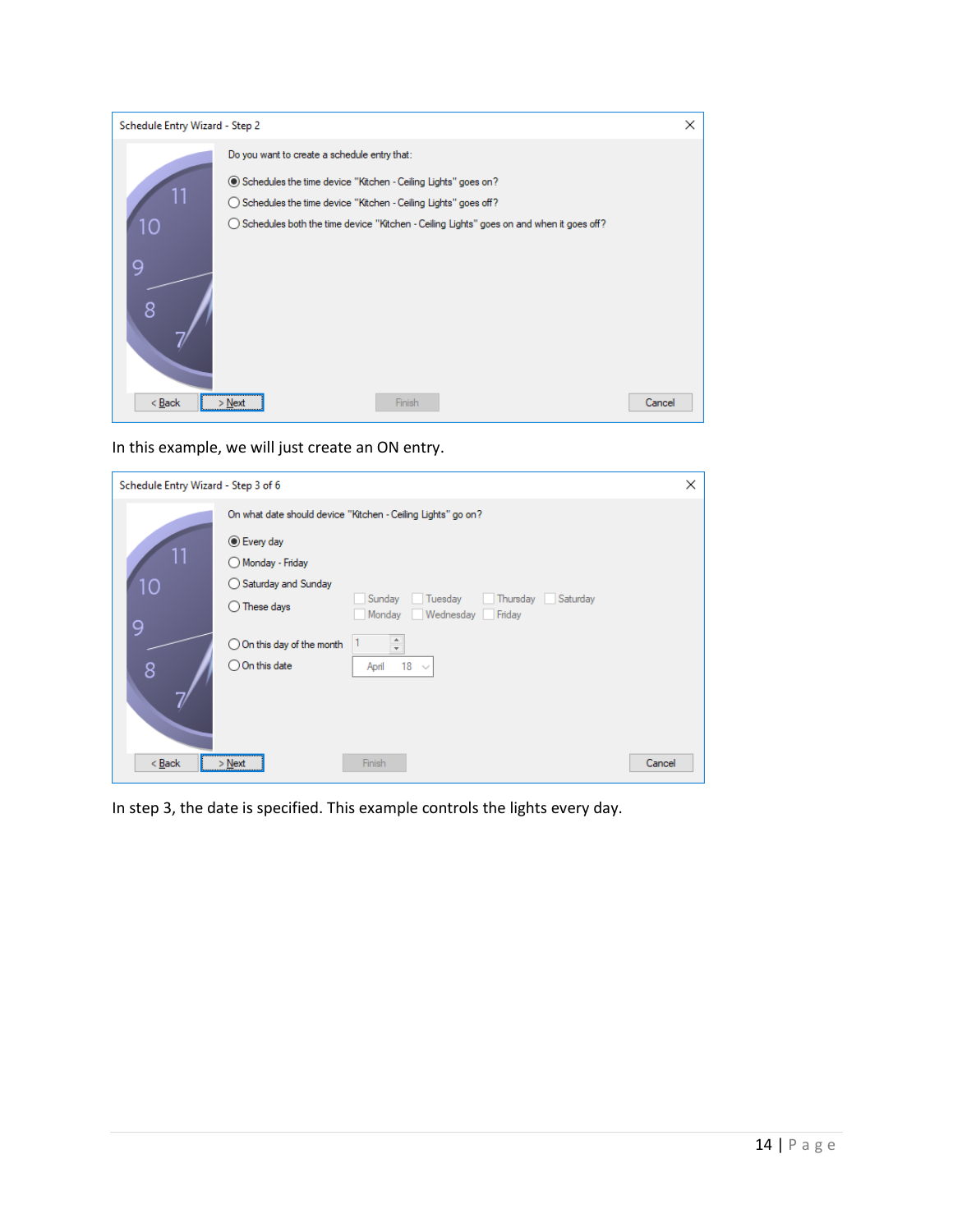| Schedule Entry Wizard - Step 4 of 6                                                                                                                                                                                                                              | × |
|------------------------------------------------------------------------------------------------------------------------------------------------------------------------------------------------------------------------------------------------------------------|---|
| At what time should device "Kitchen - Ceiling Lights" go on?<br>$\frac{a}{\pi}$<br>$\bigcirc$ At a specific time<br>6:00 PM<br>$\bigcirc$ At<br>10<br><b>◎</b> Sunset<br>◉ Before<br>$\Rightarrow$ minutes<br>15<br>by:<br>$\bigcap$ Sunrise<br>$\bigcirc$ After |   |
| 9<br>Should this happen exactly at that time or vary the time each day?<br>8<br>$\odot$ Exactly<br>$\frac{1}{\pi}$<br>$\bigcirc$ Vary within<br>minutes<br>1                                                                                                     |   |
| $Back$<br>Finish<br>$>$ Next<br>Cancel                                                                                                                                                                                                                           |   |

In step 4, the time that you want to control the lights is specified. In this example we want the lights to come on at 15 minutes before sunset.

Tip: How does HCA know when sunset is? It calculates it based upon your location. If your actual sunset time is earlier or later – if you house is in a valley or on a hill – you can adjust the calculated time to be a bit earlier or later. This is done in the location dialog.

| Schedule Entry Wizard - Step 5 of 6 |                                                                                        | ×      |
|-------------------------------------|----------------------------------------------------------------------------------------|--------|
|                                     | When device "Kitchen - Ceiling Lights" comes on what should be its illumination level? |        |
|                                     | ◯ Come on at full or last level                                                        |        |
| 11                                  | $\div$<br>75<br>$\odot$ Set level at<br>percent                                        |        |
| 10                                  | $\hat{=}$<br>$\bigcirc$ Reduce level by<br>0<br>percent                                |        |
| 9                                   | ÷<br>0<br>$\bigcirc$ Increase level by<br>percent                                      |        |
|                                     | Set to this scene                                                                      |        |
| 8                                   |                                                                                        |        |
|                                     | Activate                                                                               |        |
|                                     | Deactivate                                                                             |        |
|                                     | Follow Insteon Scene command with individual device commands to confirm receipt        |        |
| < Back                              | Finish<br>> Next                                                                       | Cancel |

In step 5, the percentage that the light is set to is specified. In this example, 75%.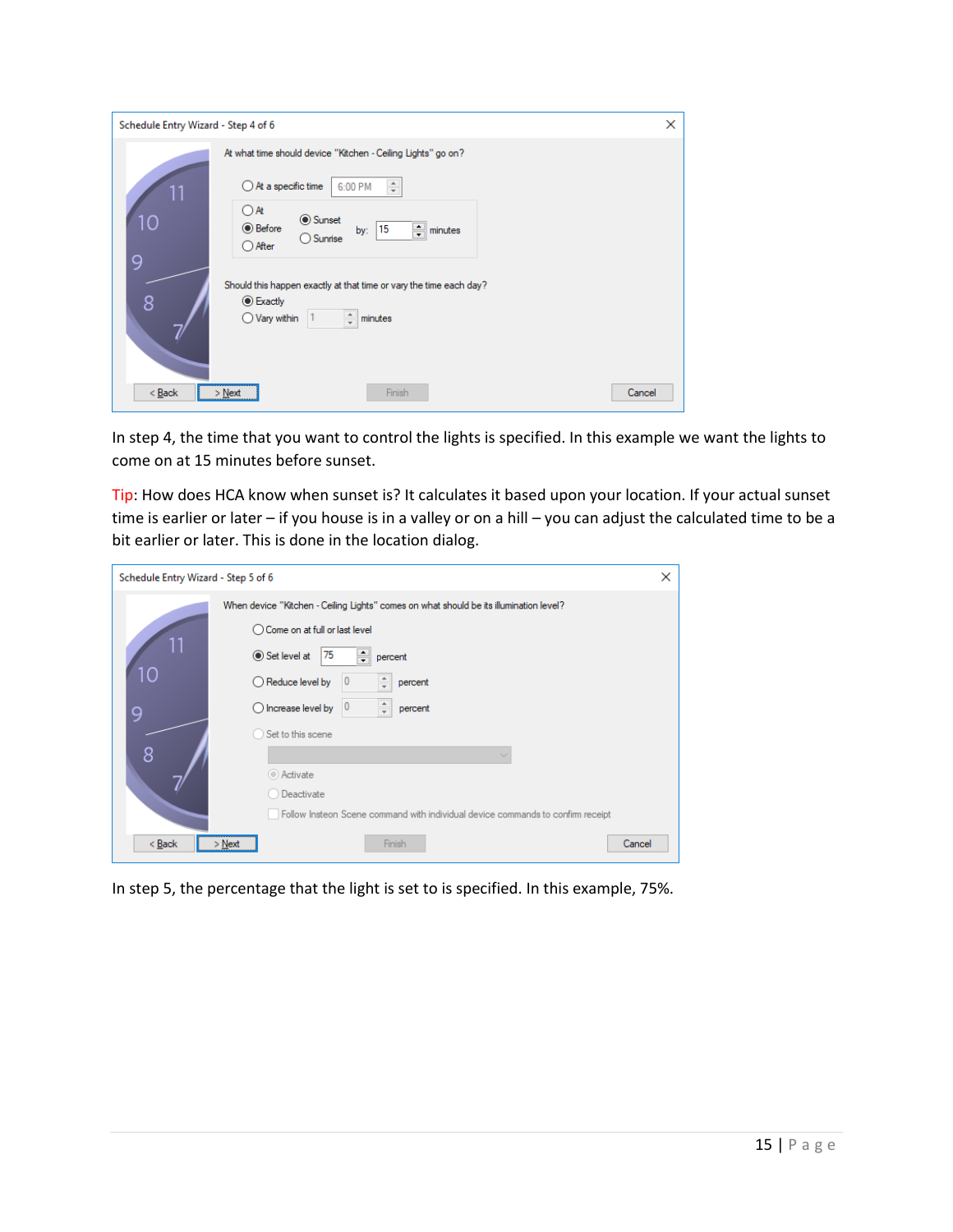| Schedule Entry Wizard - Step 6 of 6 |                                                                                                                                         |   |
|-------------------------------------|-----------------------------------------------------------------------------------------------------------------------------------------|---|
|                                     |                                                                                                                                         | × |
|                                     | You are about to create this schedule entry:                                                                                            |   |
| 11<br>10<br>g<br>8                  | In schedule "Home Schedule" device "Kitchen - Ceiling Lights" set illumination percent at 75% every day at 15<br>minutes before sunset. |   |
| $Back$<br>$>$ Next                  | Cancel<br>Finish                                                                                                                        |   |

The last step lets you check your work by taking the settings from all the steps and showing the full entry in a text format. If it all looks correct, press Finish or use Back to move back to a previous step.

When you have completed the wizard, the schedule is updated and shows it in the design pane of the HCA display.



#### Checking your work

To see when your light comes on today – sunset varies each day – open the HCA status dialog from the *Control* ribbon category, *HCA Status* button.

In the "Next scheduled events" section you can see the time that the lights come on today – assuming you open this dialog before sunset – and also tomorrow.

You can also cause the schedule entry to happen immediately by a right-click on the schedule entry and select "Perform Now!" from the popup menu.

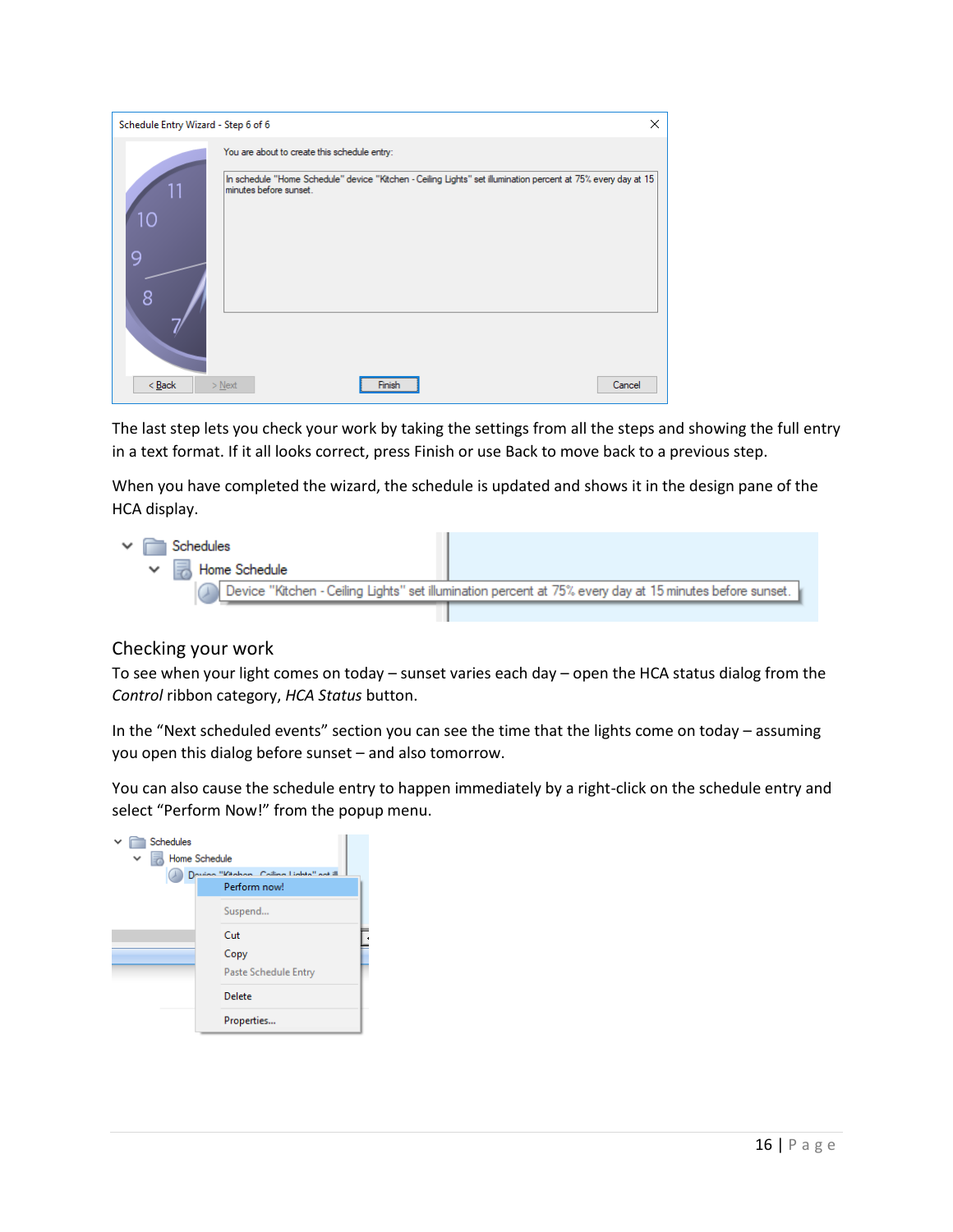| <b>HCA Status</b>          | ×                                                          |
|----------------------------|------------------------------------------------------------|
| Current design:            | C:\Users\Inspiron3655\Documents\HCA\HCA Automated Home.HCA |
| Current Home Mode:         | Home & Awake                                               |
| Current schedule:          | Home Schedule                                              |
| Next scheduled events:     | 7:05 PM On 75% Kitchen - Ceiling Lights<br>×               |
|                            | Thu 7:06 PM On 75% Kitchen - Ceiling Lights                |
|                            | v                                                          |
| Running programs:          |                                                            |
|                            | v                                                          |
| Sunrise at:                | Sunset at: 4/18/2018 7:20 PM<br>4/18/2018 6:11 AM          |
| 108th day of 2018          |                                                            |
| Summer Solstice in 64 days |                                                            |
|                            | HCA running: 0 days 1 hour 13 minutes 15 seconds<br>Close  |

## Responding to a button press on a keypad

Now that you have added devices, can control them from HCA, and created a schedule, you can start doing more complex actions to and really see what HCA can do for you.

The task we will explore is having a button on a keypad control a light, but unlike doing this with simple Insteon linking, we want the light to come on at 100% during the day but only at 40% at night.

To do this there are two HCA concepts to understand: Programs and Triggers.

A *Program* is a set of actions that happen when something *triggers* it to happen. That set of actions can be composed of over 50 different possible types and created in a graphical manner using a tool called the Visual Programmer.

A Trigger can be any of many different types and in this example we will use one type: receipt of a message from an interface. In this example, the press of a keypad button.

The first step is to make sure that HCA can receive a message when a button on the keypad is pressed. With Insteon, just like when you link a keypad button to a device, you must link the keypad button to HCA. Open the properties of the keypad – right click on the keypad icon and select Properties from the popup menu, or double-click on the icon – and choose the Linking tab: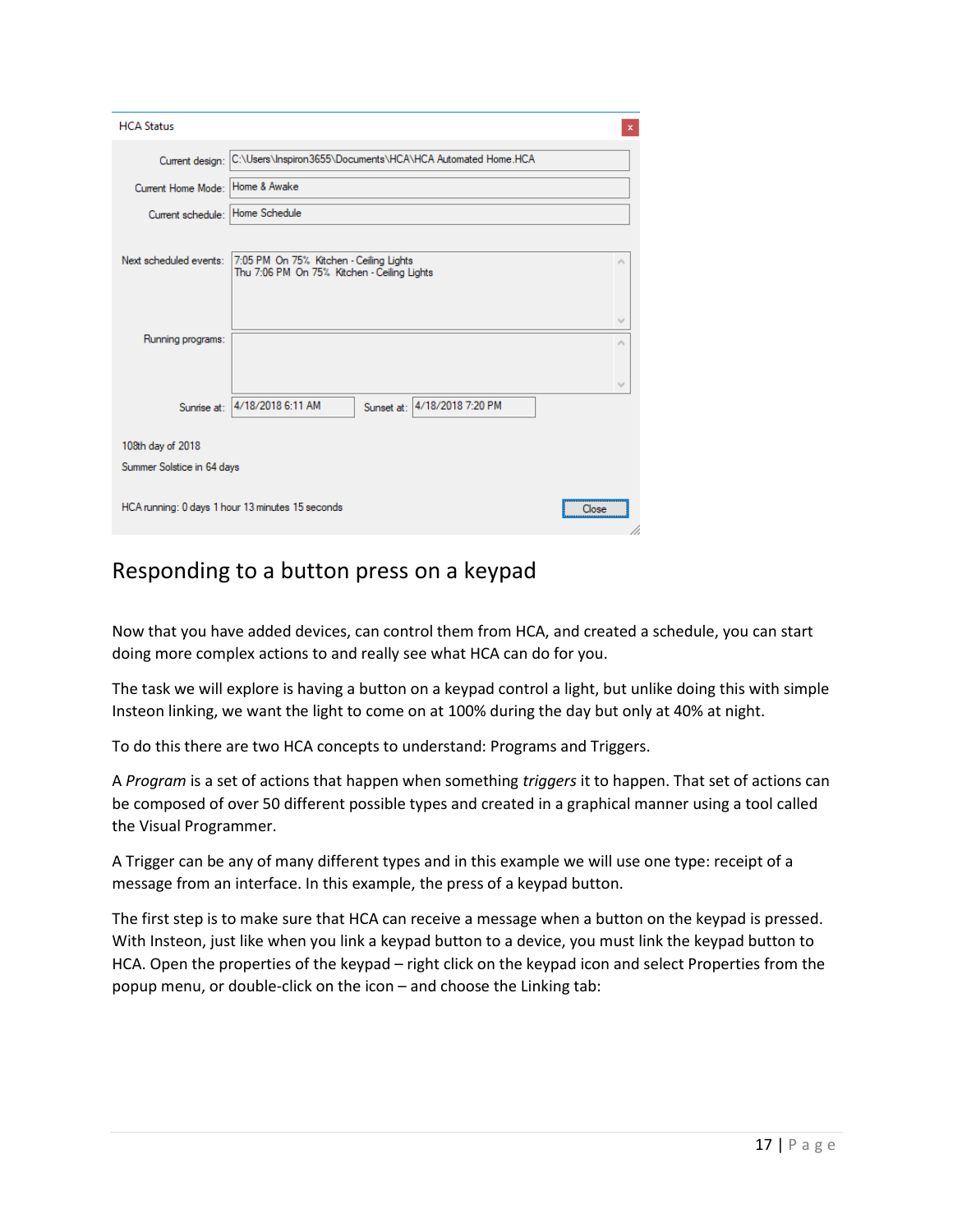|      | Log                                                                        |      | Groups |         | Schedule                                                                                                                                                                                                                                                                                                                                                                     |         |                                                                                                                  | Referenced By |                      |                | <b>Power Track</b> |      | Green        |
|------|----------------------------------------------------------------------------|------|--------|---------|------------------------------------------------------------------------------------------------------------------------------------------------------------------------------------------------------------------------------------------------------------------------------------------------------------------------------------------------------------------------------|---------|------------------------------------------------------------------------------------------------------------------|---------------|----------------------|----------------|--------------------|------|--------------|
| Name | <b>Notes</b>                                                               | Room | Type   | Insteon | Options                                                                                                                                                                                                                                                                                                                                                                      | Linking | <b>Triggers</b>                                                                                                  | Restart       | <b>Icon</b>          | <b>Display</b> | <b>Key Names</b>   | Poll | Transmission |
|      | Keypad Button $\rightarrow$ HCA<br>the message as a trigger for a program. |      |        |         | When you link an Insteon input - like a keypad button - to a device, the device is controlled<br>when the input transmits. In this same way, you can link an input to HCA. When the<br>input transmits. HCA receives the Insteon message and you can use the receipt of<br>To link an input to HCA, press the button on the right you want to link and follow any directions |         | Device initiates the linking and once complete the device<br>sends commands that HCA can use as program triggers |               | ON.<br>В<br>D<br>OFF |                |                    |      |              |
|      | $HCA \rightarrow KeypadLine$ Led                                           |      |        |         | When you link an Insteon switch to a KeypadLinc button, the LED is controlled when you<br>tum off or on the switch from the paddle. In this same way you can link HCA to a                                                                                                                                                                                                   |         | HCA initiates the linking and once complete then HCA<br>can send to the device to tum on and off keypad buttons  |               | ON<br>R              |                |                    |      |              |
|      |                                                                            |      |        |         | KeypadLinc button. In this way you can control the KeypadLinc button LED from HCA.<br>To link a keypad button to HCA, press the button you want to link and follow the directions                                                                                                                                                                                            |         |                                                                                                                  |               | D<br>OFF             |                |                    |      |              |
|      |                                                                            |      |        |         |                                                                                                                                                                                                                                                                                                                                                                              |         |                                                                                                                  |               |                      |                |                    |      |              |

To link the "A" button to HCA, press the "A" button in the top section of the dialog. HCA then programs the keypad so that it sends a message to HCA when that button is pressed.

| Action                                                | Info                                       |  |
|-------------------------------------------------------|--------------------------------------------|--|
| Send status request to Kitchen - Keyp Status reply ok |                                            |  |
| Check database version                                | Version 2. Matches previously read version |  |
| Read link database                                    | Skipped                                    |  |
| $\sqrt{\,}$ Add link                                  | Write OK                                   |  |
| $\sqrt{}$ Read link                                   | Read OK                                    |  |
| Check for correct write                               | Data matches!                              |  |
| Read new database version                             | Status reply ok                            |  |
|                                                       |                                            |  |
|                                                       |                                            |  |
|                                                       |                                            |  |
|                                                       |                                            |  |
|                                                       |                                            |  |
|                                                       |                                            |  |

After the programming completes the dialog updates to show that button is linked to HCA.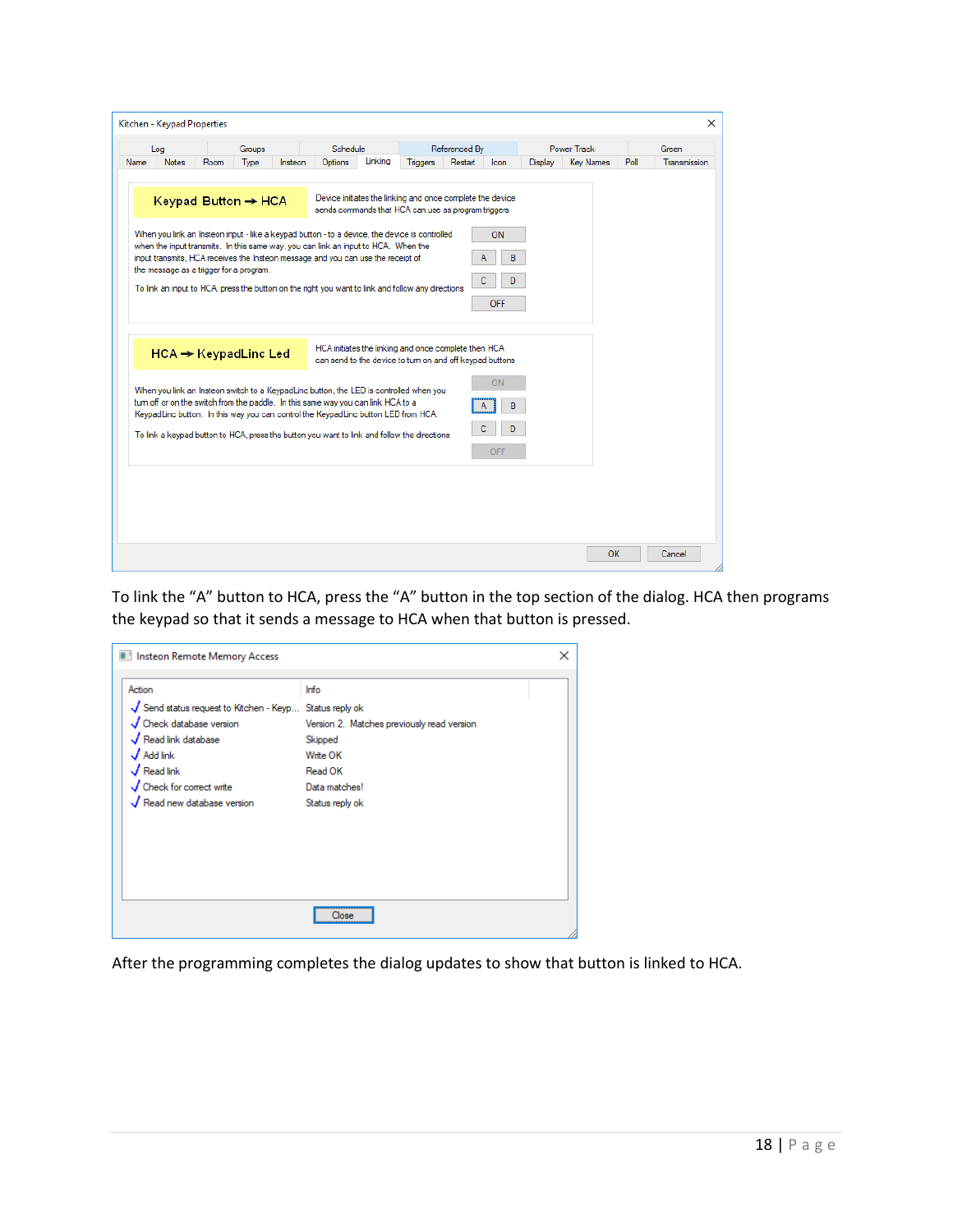| Keypad Button $\rightarrow$ HCA                                                                                                                                                                                                                                                                                                                                                                                         | Device initiates the linking and once complete the device<br>sends commands that HCA can use as program triggers |                                                      |
|-------------------------------------------------------------------------------------------------------------------------------------------------------------------------------------------------------------------------------------------------------------------------------------------------------------------------------------------------------------------------------------------------------------------------|------------------------------------------------------------------------------------------------------------------|------------------------------------------------------|
| When you link an Insteon input - like a keypad button - to a device, the device is controlled<br>when the input transmits. In this same way, you can link an input to HCA. When the<br>input transmits. HCA receives the Insteon message and you can use the receipt of<br>the message as a trigger for a program.<br>To link an input to HCA, press the button on the right you want to link and follow any directions |                                                                                                                  | <b>ON</b><br>B<br><b>HCA</b><br>D<br>C<br><b>OFF</b> |

Create a new program by pressing the *Program* button in the *New* panel in the *Design* ribbon category.

| New program Wizard - Step 1             |                                                                 |                |                  |                                                                                       | × |
|-----------------------------------------|-----------------------------------------------------------------|----------------|------------------|---------------------------------------------------------------------------------------|---|
|                                         | design. For example you might use Get Me Up!, Dinner Time, etc. |                |                  | Please provide a name for this program. The name you enter identifies it in your home |   |
|                                         | Lighing control                                                 |                |                  |                                                                                       |   |
|                                         | Design Folder                                                   |                |                  |                                                                                       |   |
|                                         | Room: Kitchen                                                   |                |                  | $\check{ }$                                                                           |   |
|                                         | Design pane icon                                                |                |                  |                                                                                       |   |
|                                         | $\bigcirc$ Lamp                                                 | $\overline{a}$ | Motion           | ш                                                                                     |   |
|                                         | ◯ Switch                                                        | H              | Group<br>∋       |                                                                                       |   |
|                                         | ◯ Module                                                        |                | <b>●</b> Program |                                                                                       |   |
|                                         | ◯ Outlet                                                        | œ              |                  |                                                                                       |   |
|                                         | $\bigcirc$ Keypad                                               |                |                  |                                                                                       |   |
| $< \underline{\text{Back}}$<br>$>$ Next |                                                                 | Finish         |                  | Cancel                                                                                |   |

After entering the program name use the Finish button to complete the wizard and accept the default settings in the next steps are and complete the wizard. The program is added to your design.



Next, open the properties for the program in the same way you opened the properties of a device – right click on it or double-click on it and then choose the Visual Programmer tab.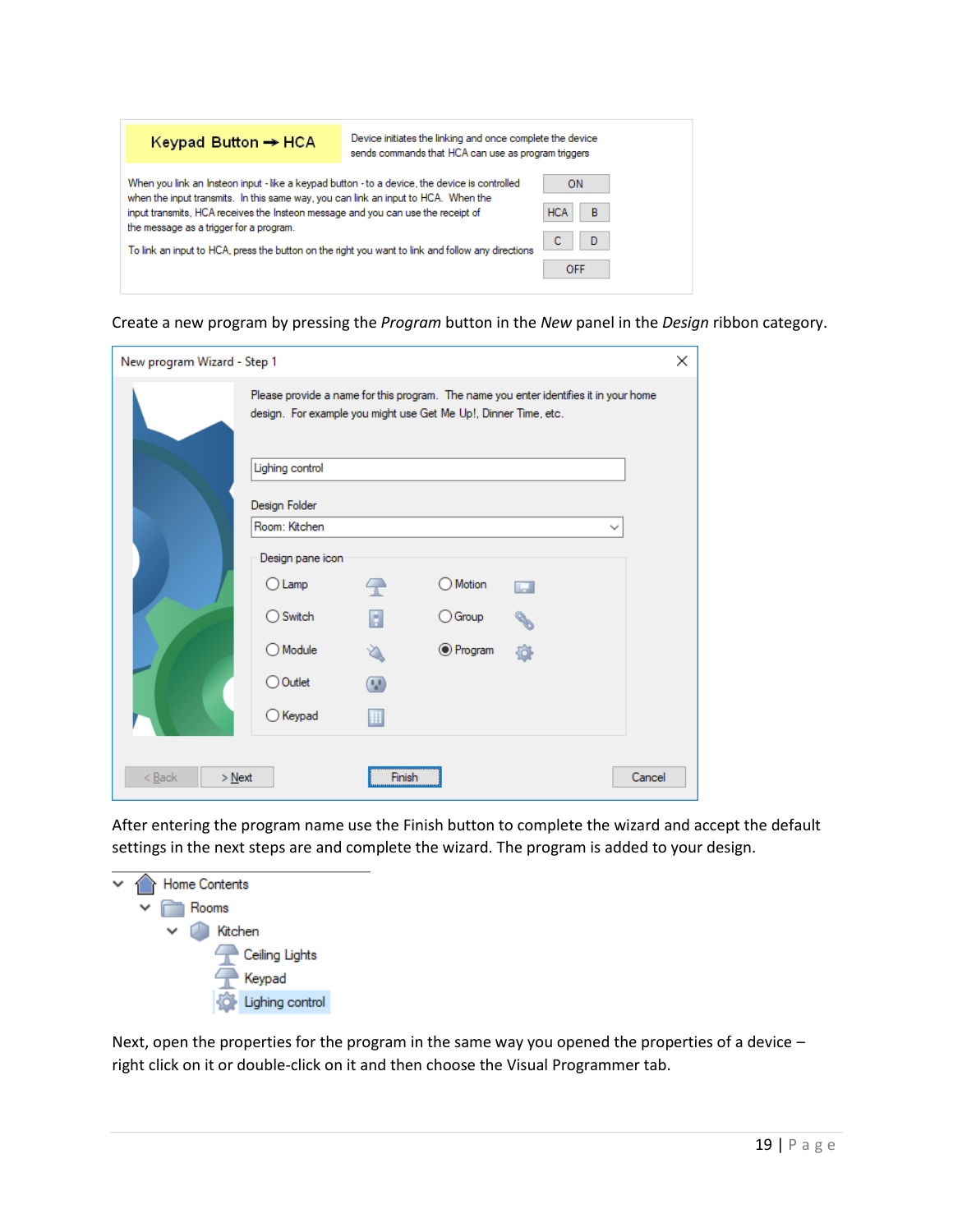

There are a lot of pieces to this! The key points are that a program is a set of elements where each element is represented by a block on the programming canvas. The program starts at the Begin-Here element – the top most one in the above picture – and processed element by element following the arrows. Here are the steps to build the program that we want:

Select the second element in the canvas and press Delete on the keyboard to delete it. It's just an Exit element that all new programs have. We need to replace it by the elements that do something useful.

Drag the Test element on to the canvas from the element list and drop it someplace. Its properties open like this: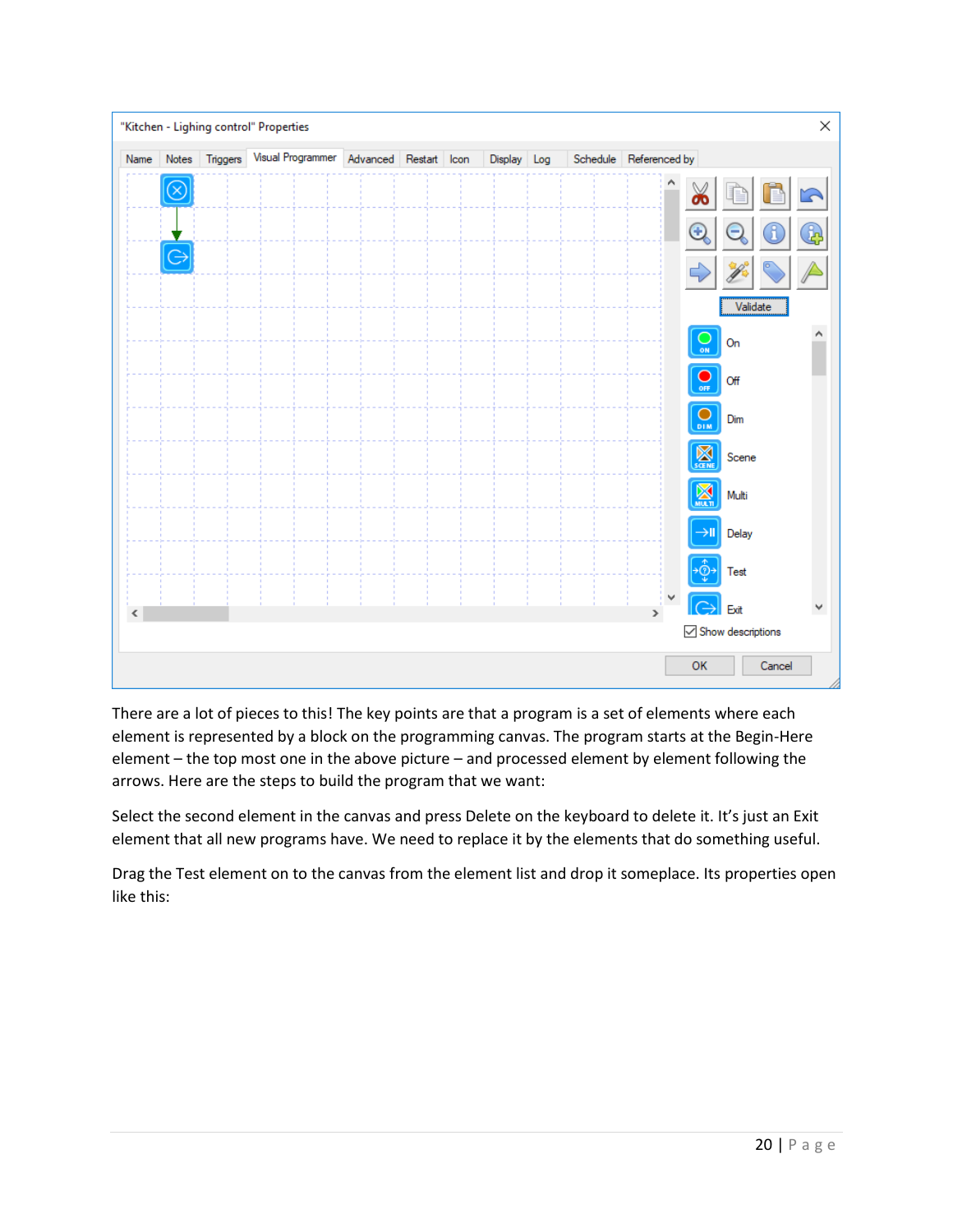| Test Properties                                   |                                                                                             | × |
|---------------------------------------------------|---------------------------------------------------------------------------------------------|---|
|                                                   | This element tests a condition and executes different elements based upon the test outcome. |   |
|                                                   |                                                                                             |   |
|                                                   |                                                                                             |   |
| Condition                                         | Variables:                                                                                  |   |
| $\bigcirc$ is ON                                  | Dark<br>$\checkmark$                                                                        |   |
| $\bigcirc$ is OFF                                 |                                                                                             |   |
| $\bigcirc$ is DiM                                 |                                                                                             |   |
| $\bigcirc$ is schedule current                    |                                                                                             |   |
| Sis variable "Yes"<br>$\bigcirc$ Is variable "No" |                                                                                             |   |
| $\bigcirc$ Is time between                        |                                                                                             |   |
| Was started by<br>Ω                               |                                                                                             |   |
| $\bigcirc$ is today                               |                                                                                             |   |
| $\bigcirc$ Is today between                       |                                                                                             |   |
| $\bigcirc$ is suspended                           |                                                                                             |   |
| $\bigcirc$ Is current mode                        |                                                                                             |   |
| $\bigcirc$ is today's category                    |                                                                                             |   |
|                                                   |                                                                                             |   |
|                                                   | <b>OK</b><br>Cancel                                                                         |   |

The settings to make are these: choose as the condition "Is variable Yes" and from the dropdown of the variables choose "\_Dark".

\_Dark is a piece of state that comes built-in and is set to "Yes" when it is dark and "No" when it isn't. How does HCA know when it is dark or not? Many ways, but the simplest it that it knows when sunrise and sunset happens. HCA can also take into account the light/dark settings from most motion sensors and other methods to determine light vs dark. To see all the possibilities, press the *Properties* button in the *Design* ribbon category, *Home Configuration* panel. It's all on the Light and Dark tabs.

After choosing the "Is variable yes" and " Dark" close the dialog with OK. Your program should now look like this:



Next, select the ON element in the element list and drag it on to the canvas. When the properties dialog opens choose the celling lights, like this: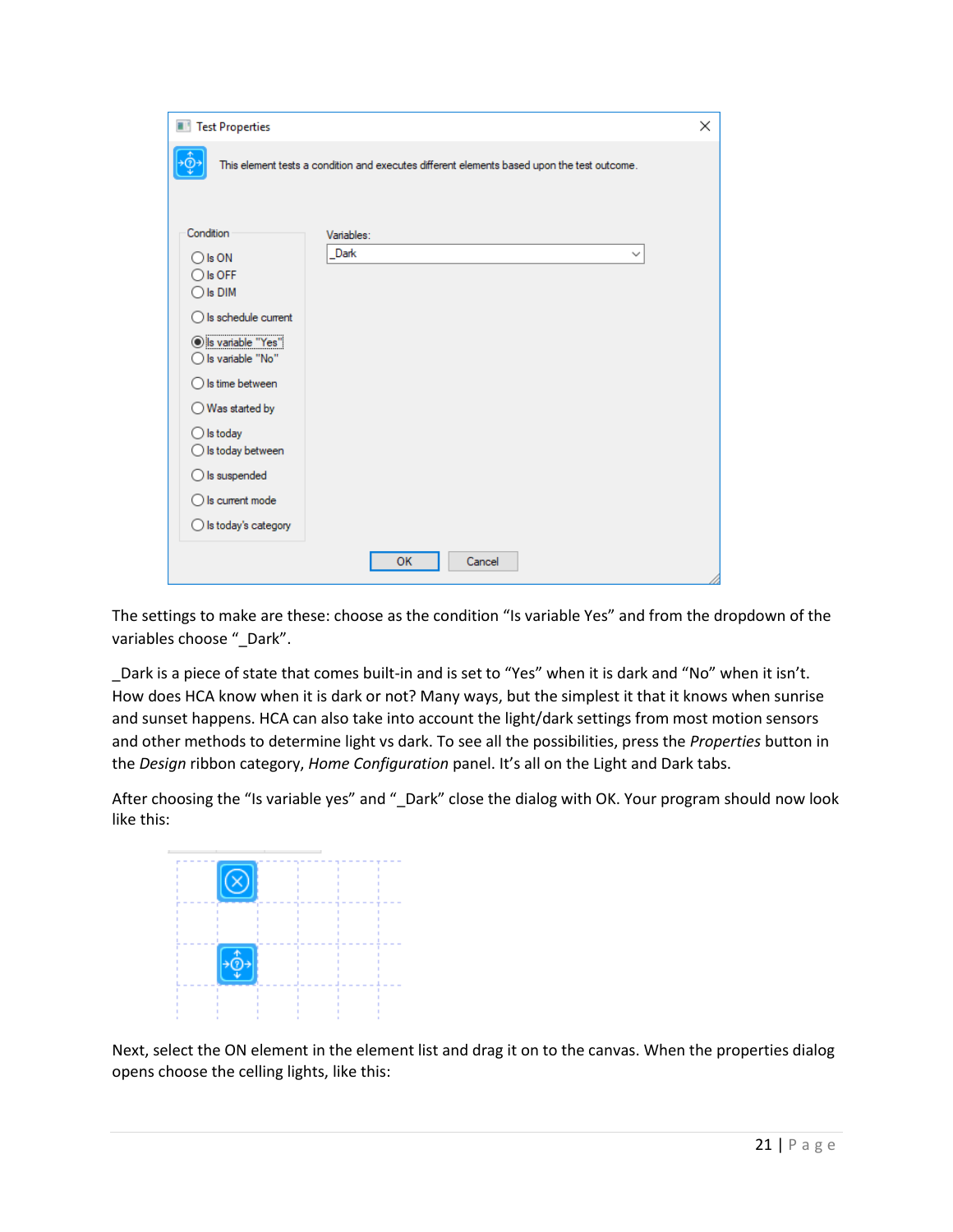|    | <b>Dell</b> On Properties                                                              |  |
|----|----------------------------------------------------------------------------------------|--|
| ON | This element turns a device, group, or room ON, or starts a program with an ON trigger |  |
|    | Device, Group, Room, or Program:<br>Dev: Kitchen - Ceiling Lights                      |  |
|    |                                                                                        |  |
|    | Cancel<br>ок                                                                           |  |

Next, select the DIM element in the element list and drag it on to the canvas. When the properties dialog opens choose the celling lights and 40%. Like this:

| Dim Properties                                                   | x |
|------------------------------------------------------------------|---|
| п<br>This element changes lighting illumination level<br>DIM     |   |
| Device:                                                          |   |
| Dev: Kitchen - Ceiling Lights                                    |   |
| 40<br>Set illumination level at<br>percent                       |   |
| 0<br>$\bigcirc$ Reduce illumination level by<br>percent          |   |
| $\bf{0}$<br>$\bigcirc$ Increase illumination level by<br>percent |   |
|                                                                  |   |
|                                                                  |   |
|                                                                  |   |
| OK<br>Cancel                                                     |   |

The program now looks like this: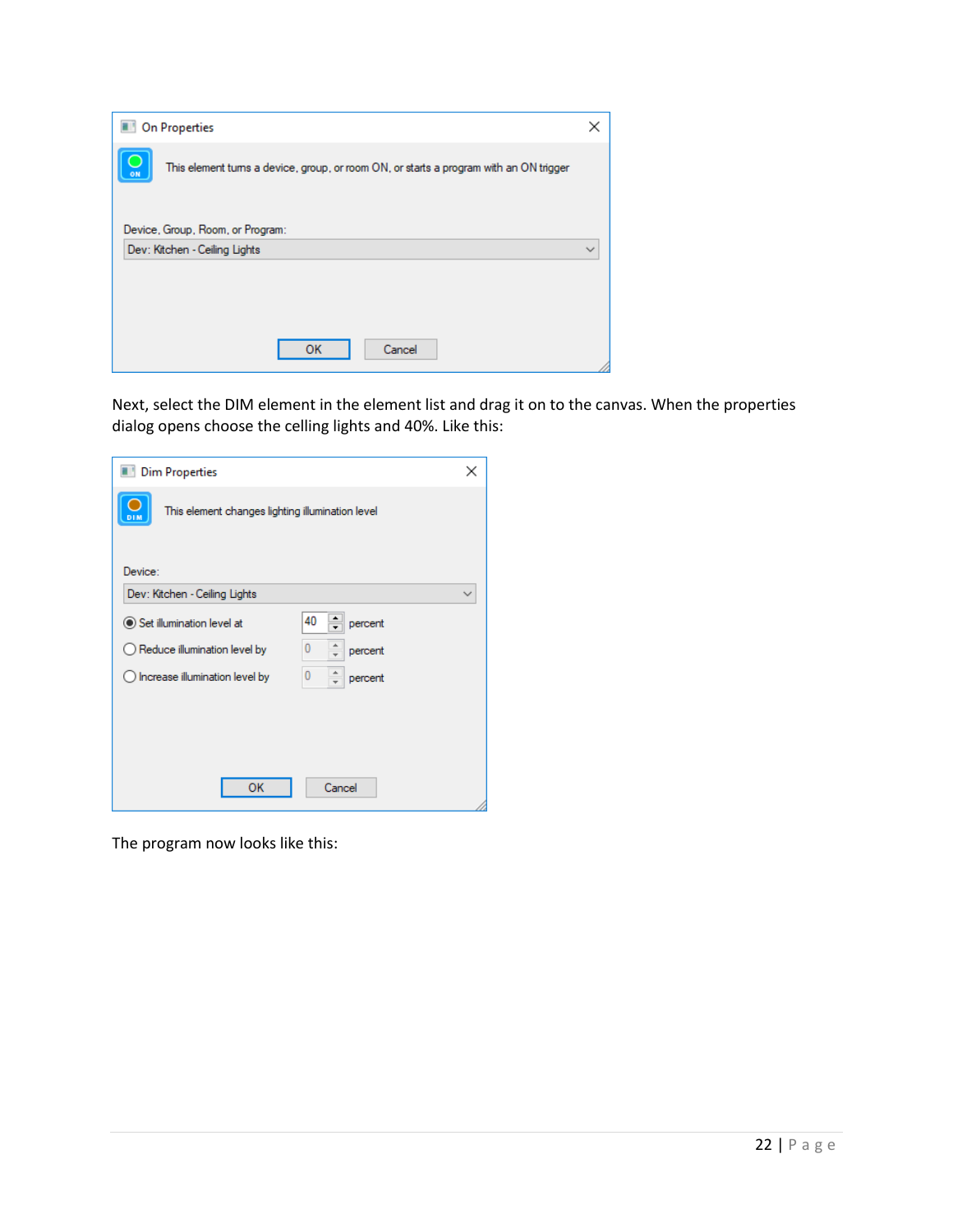

The last part of configuring this program is to connect the elements. There are many ways to do this but the simplest is to move the mouse right to the edge of an element and the mouse cursor changes to a circle with a dot in the center. When this happens press and hold the left mouse button down and drag a line to the element to connect to. Release the left mouse button and the line connecting them is drawn. Connect the elements like this:



If the arrow from the Test element to the Dim element says "No", then right-click on the DIM element and choose "Do when Test succeeds".

The key point about the Test element is that it asks a question  $-$  "Is it Dark?" in this example – and if the answer is "yes" it follows the arrow labeled "yes", otherwise it follows the arrow labeled "no".

And that's the program. It begins at the Begin-Here element, asks the question if it is dark, if it is then it sets the ceiling lights at 40%, and if not dark it sets the ceiling lights to 100%.

Almost done but the trigger that starts the program is yet to be created. To do that, switch to the "Triggers" tab and press the "Add Trigger" button at the bottom. The new trigger dialog opens.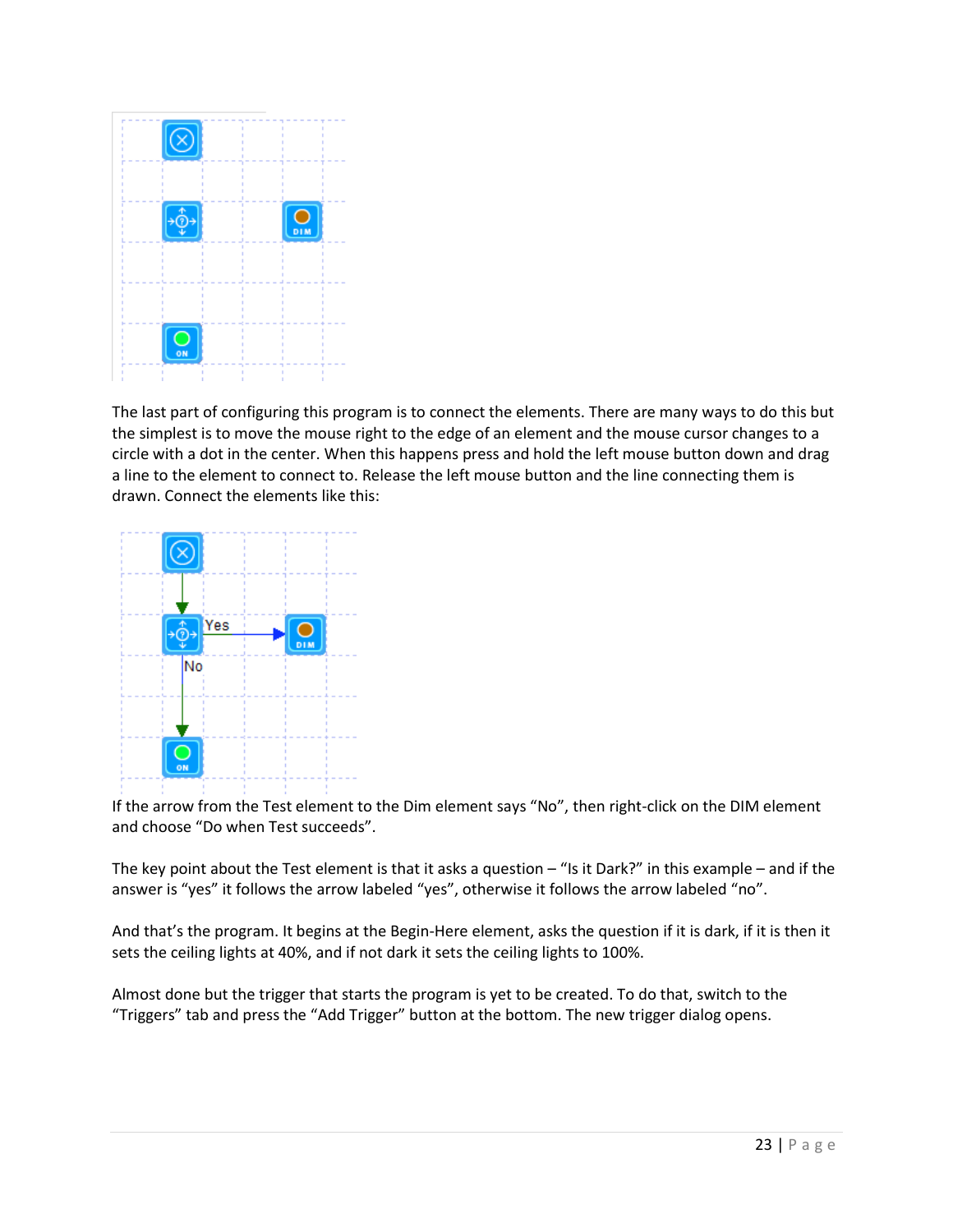| <b>Trigger</b>                             |              |        | X |
|--------------------------------------------|--------------|--------|---|
| Trigger Type:   Insteon Message            | $\checkmark$ |        |   |
| Start the program on this trigger:         |              |        |   |
| When Kitchen - Keypad sends On by A button |              |        |   |
| Device sending command                     |              |        |   |
| Dev: Kitchen - Keypad                      |              | v      |   |
| Component: A                               | $\checkmark$ |        |   |
|                                            |              |        |   |
| Command                                    |              |        |   |
| $\circledcirc$ On                          | ○ Fast On    |        |   |
| $\bigcirc$ off                             | ◯ Fast Off   |        |   |
| $\bigcirc$ Dim                             |              |        |   |
| $\bigcirc$ Bright                          |              |        |   |
| ◯ Fade Start                               |              |        |   |
| ◯ Fade Stop                                |              |        |   |
| $\bigcirc$ All On                          |              |        |   |
| $\bigcirc$ All Off                         |              |        |   |
|                                            |              |        |   |
|                                            |              |        |   |
|                                            | OK           | Cancel |   |
|                                            |              |        |   |

The type of trigger to create is an Insteon message from the Kitchen keypad when button A sends an ON. When this trigger is received the the program starts. Close the Add trigger dialog with OK and the trigger is added.

| <b>Trigger</b>                               | Edit | Delete |
|----------------------------------------------|------|--------|
| ■ When Kitchen - Keypad sends On by A button | Edit | Delete |
|                                              |      |        |

To complete all this, close the Program properties by OK. This task is now complete. You should test this by pressing the A button on the keypad and see that the light comes on appropriate for the time of day.

#### Improving this program

As an aside, the program created is only triggered by an ON from the keypad button. But as you know keypads can send ON and OFF commands as the button toggles. If you want to improve the program to handle both cases you can add a second trigger like this. Now there is a trigger for ON and for OFF.

| Trigger                                                  | Edit | Delete        |
|----------------------------------------------------------|------|---------------|
| <b>ED</b> When Kitchen - Keypad sends On by A button     | Edit | <b>Delete</b> |
| <sup>■</sup> When Kitchen - Keypad sends Off by A button | Edit | Delete:       |
|                                                          |      |               |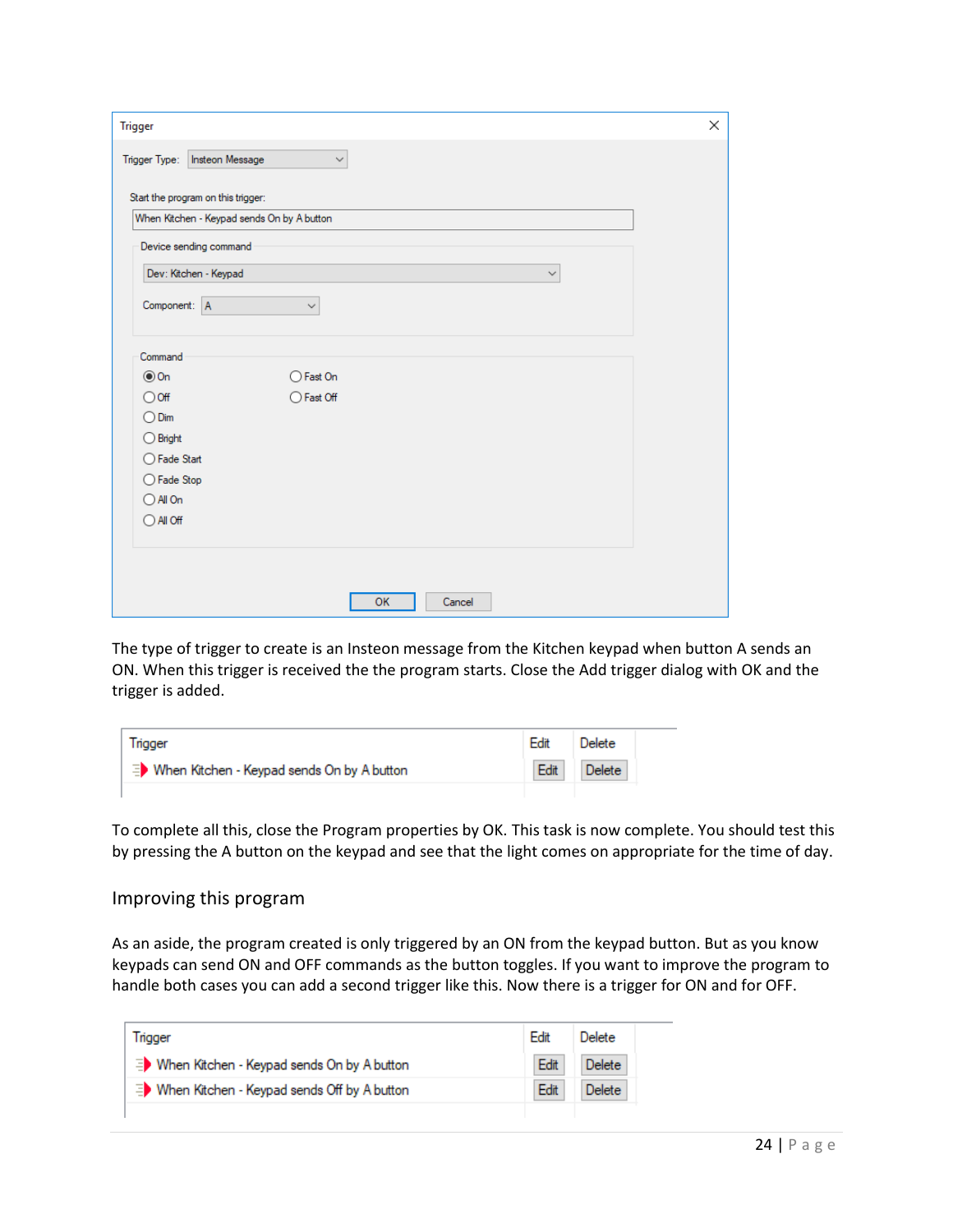#### And change the program to look like this:



The first Test element tests the starting trigger and if that trigger was the "ON" from the keypad button it goes to the section of the program that was created before, and if it wasn't – must have been the OFF command from the keypad button – goes to an OFF element to control the lights OFF.

| Test Properties                                           |                                                                                                                                         | $\times$ |
|-----------------------------------------------------------|-----------------------------------------------------------------------------------------------------------------------------------------|----------|
|                                                           | This element tests a condition and executes different elements based upon the test outcome.                                             |          |
| Condition                                                 | Started by                                                                                                                              |          |
| $\bigcap$ is ON<br>$\bigcirc$ Is OFF<br>$\bigcirc$ is DIM | Which trigger caused the program to start? All the triggers defined for the<br>program are listed.                                      |          |
| $\bigcap$ is schedule current                             |                                                                                                                                         |          |
| Is variable "Yes"<br>Is variable "No"                     |                                                                                                                                         |          |
| Is time between<br><b>Was started by</b>                  | In addition to triggers you created for the program, there are also other conditions<br>you can test. To show those enable this option: |          |
|                                                           | Show also Special Triggers                                                                                                              |          |
| $\bigcirc$ is today                                       |                                                                                                                                         |          |
| Is today between                                          | Trigger                                                                                                                                 |          |
| $\bigcirc$ is suspended                                   | When Kitchen - Keypad sends On by A button                                                                                              |          |
| Is current mode                                           |                                                                                                                                         |          |
| $\bigcirc$ is today's category                            |                                                                                                                                         |          |
|                                                           | OK<br>Cancel                                                                                                                            |          |

Here are the properties of that new Test element. Instead of the "Is variable On" condition, it is testing for what the starting trigger was now that the program has two triggers.